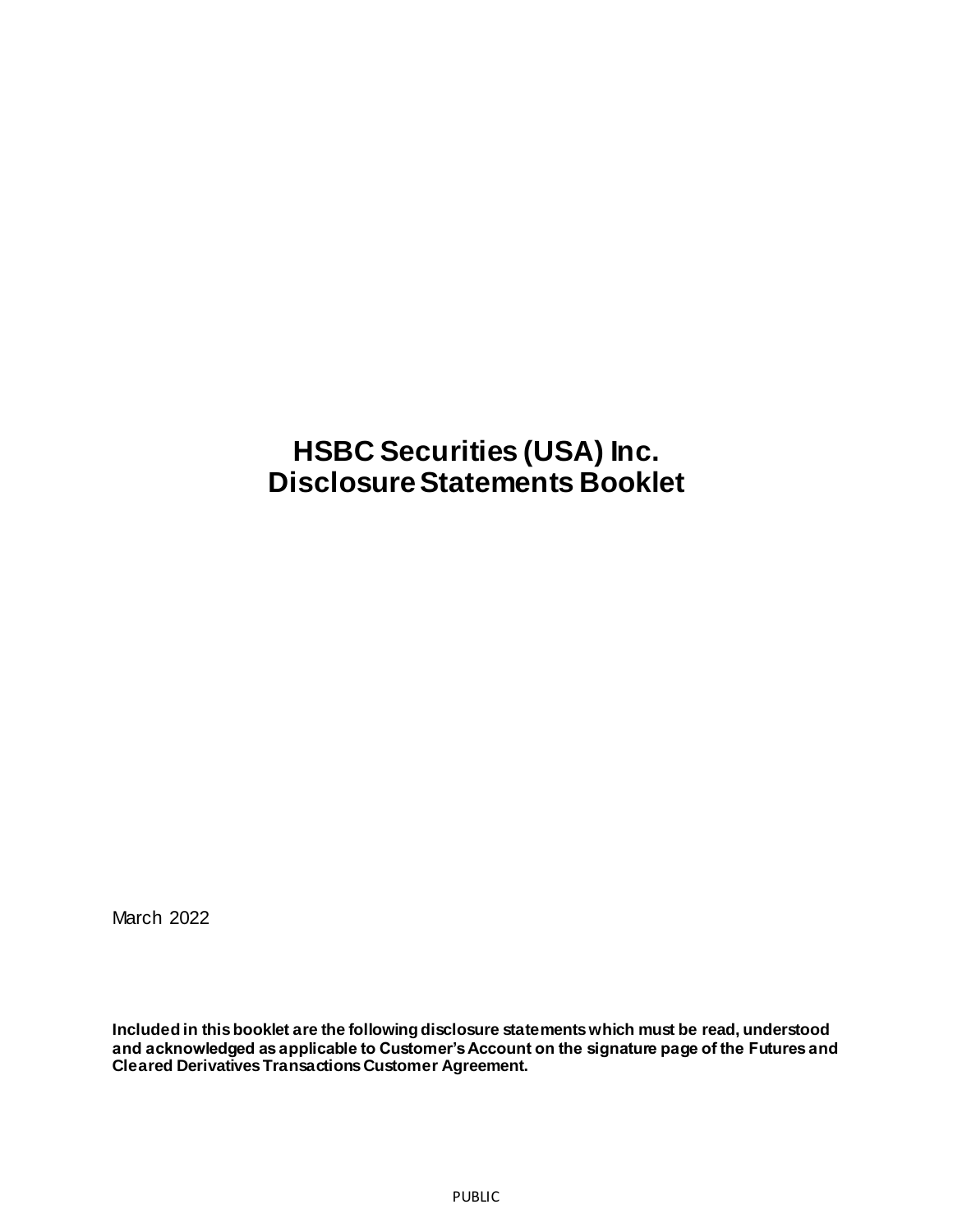# **TABLE OF CONTENTS**

| ELECTRONIC TRADING AND ORDER ROUTING SYSTEMS DISCLOSURE STATEMENT 6   |
|-----------------------------------------------------------------------|
| DISCLOSURE OF FUTURES COMMISSION MERCHANT MATERIAL CONFLICTS OF       |
|                                                                       |
| DIRECT ORDER TRANSMITTAL CLIENT DISCLOSURE STATEMENT 9                |
|                                                                       |
| NOTICE TO CUSTOMERS: EXCHANGE FOR RELATED POSITIONS 11                |
|                                                                       |
| DISCLOSURES REQUIRED BY CME REGULATION TO BE PROVIDED TO SINGAPORE    |
|                                                                       |
| DISCLOSURE REQUIRED BY ONTARIO SECURITIES COMMISSIONTO BE PROVIDED TO |
| NOTICE TO CLIENTS: POSITION LIMIT AND LARGE OPEN POSITION REPORTING   |
| <b>REQUIREMENTS FOR OPTIONS AND FUTURES TRADED ON THE HONG KONG</b>   |
|                                                                       |
|                                                                       |
| OTC CLEARED DERIVATIVES DISCLOSURE STATEMENTS LCH.CLEARNET LIMITED    |
|                                                                       |
| DISCLOSURE OF DCO RULES FOR CLEARED SWAPS CUSTOMERS  24               |
| SECURITIES FINANCING TRANSACTION REGULATION INFORMATION STATEMENT 25  |

**You should retain these Disclosure Statements for your records.**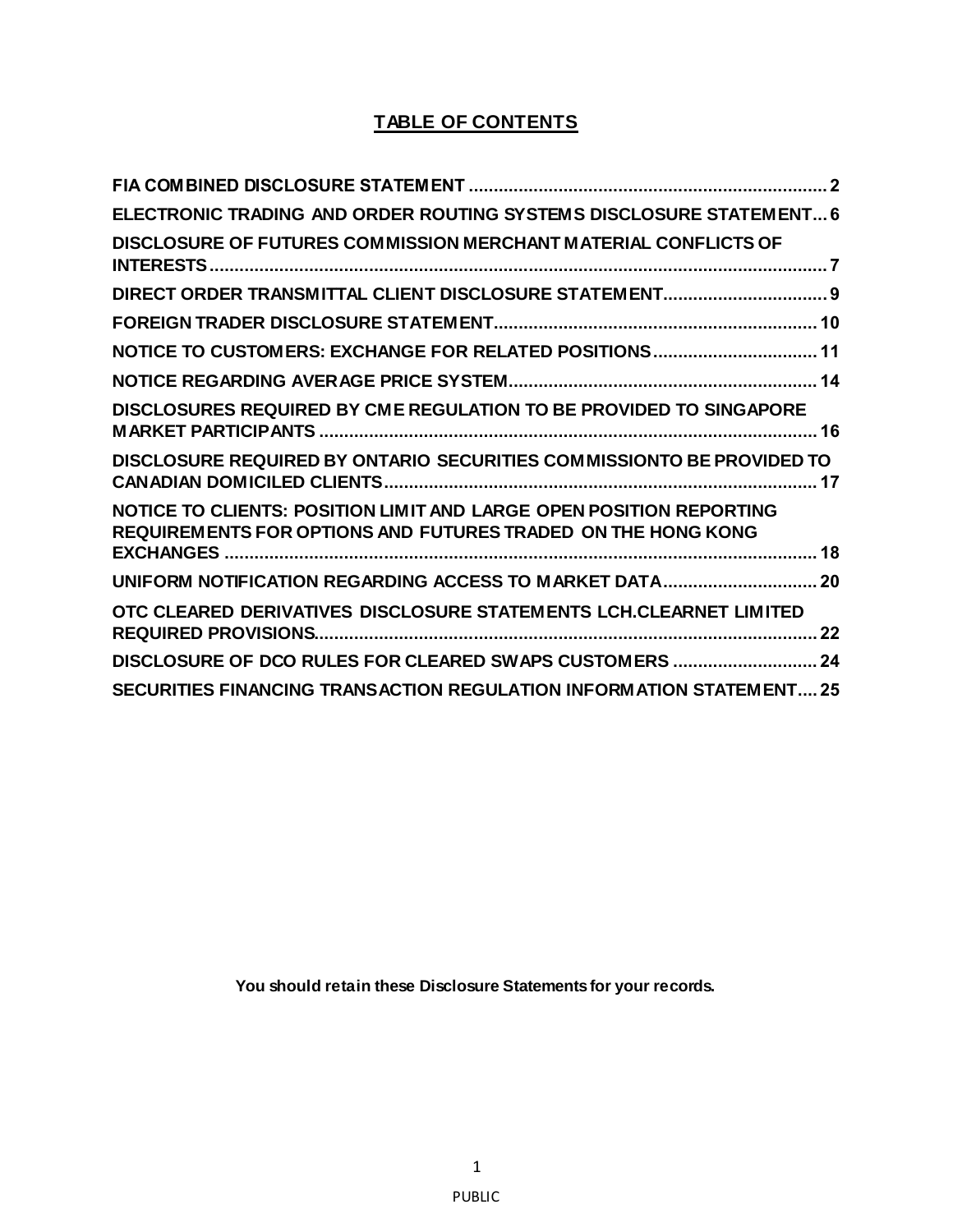# **FIA COMBINED DISCLOSURE STATEMENT**

<span id="page-2-0"></span>The risk of loss in trading commodity futures contracts can be substantial. You should, therefore, carefully consider whether such trading is suitable for you in light of your circumstances and financial resources. You should be aware of the following points:

#### **FUTURES**

- *(1)* You may sustain a total loss of the funds that you deposit with your broker to establish or maintain a position in the commodity futures market, and you may incur losses beyond these amounts. If the market moves against your position, you may be called upon by your broker to deposit a substantial amount of additional margin funds, on short notice, in order to maintain your position. If you do not provide the required funds within the time required by your broker, your position may be liquidated at a loss, and you will be liable for any resulting deficit in your account.
- *(2)* The funds you deposit with a futures commission merchant for trading futures positions are not protected by insurance in the event of the bankruptcy or insolvency of the futures commission merchant, or in the event your funds are misappropriated.
- *(3)* The funds you deposit with a futures commission merchant for trading futures positions are not protected by the Securities Investor Protection Corporation even if the futures commission merchant is registered with the Securities and Exchange Commission as a broker or dealer.
- *(4)* The funds you deposit with a futures commission merchant are generally not guaranteed or insured by a derivatives clearing organization in the event of the bankruptcy or insolvency of the futures commission merchant, or if the futures commission merchant is otherwise unable to refund your funds. Certain derivatives clearing organizations, however, may have programs that provide limited insurance to customers. You should inquire of your futures commission merchant whether your funds will be insured by a derivatives clearing organization and you should understand the benefits and limitations of such insurance programs.
- *(5)* The funds you deposit with a futures commission merchant are not held by the futures commission merchant in a separate account for your individual benefit. Futures commission merchants commingle the funds received from customers in one or more accounts and you may be exposed to losses incurred by other customers if the futures commission merchant does not have sufficient capital to cover such other customers' trading losses.
- *(6)* The funds you deposit with a futures commission merchant may be invested by the futures commission merchant in certain types of financial instruments that have been approved by the Commission for the purpose of such investments. Permitted investments are listed in Commission Regulation 1.25 and include: U.S. government securities; municipal securities; money market mutual funds; and certain corporate notes and bonds. The futures commission merchant may retain the interest and other earnings realized from its investment of customer funds. You should be familiar with the types of financial instruments that a futures commission merchant may invest customer funds in.
- *(7)* Futures commission merchants are permitted to deposit customer funds with affiliated entities, such as affiliated banks, securities brokers or dealers, or foreign brokers. You should inquire as to whether your futures commission merchant deposits funds with affiliates and assess whether such deposits by the futures commission merchant with its affiliates increases the risks to your funds.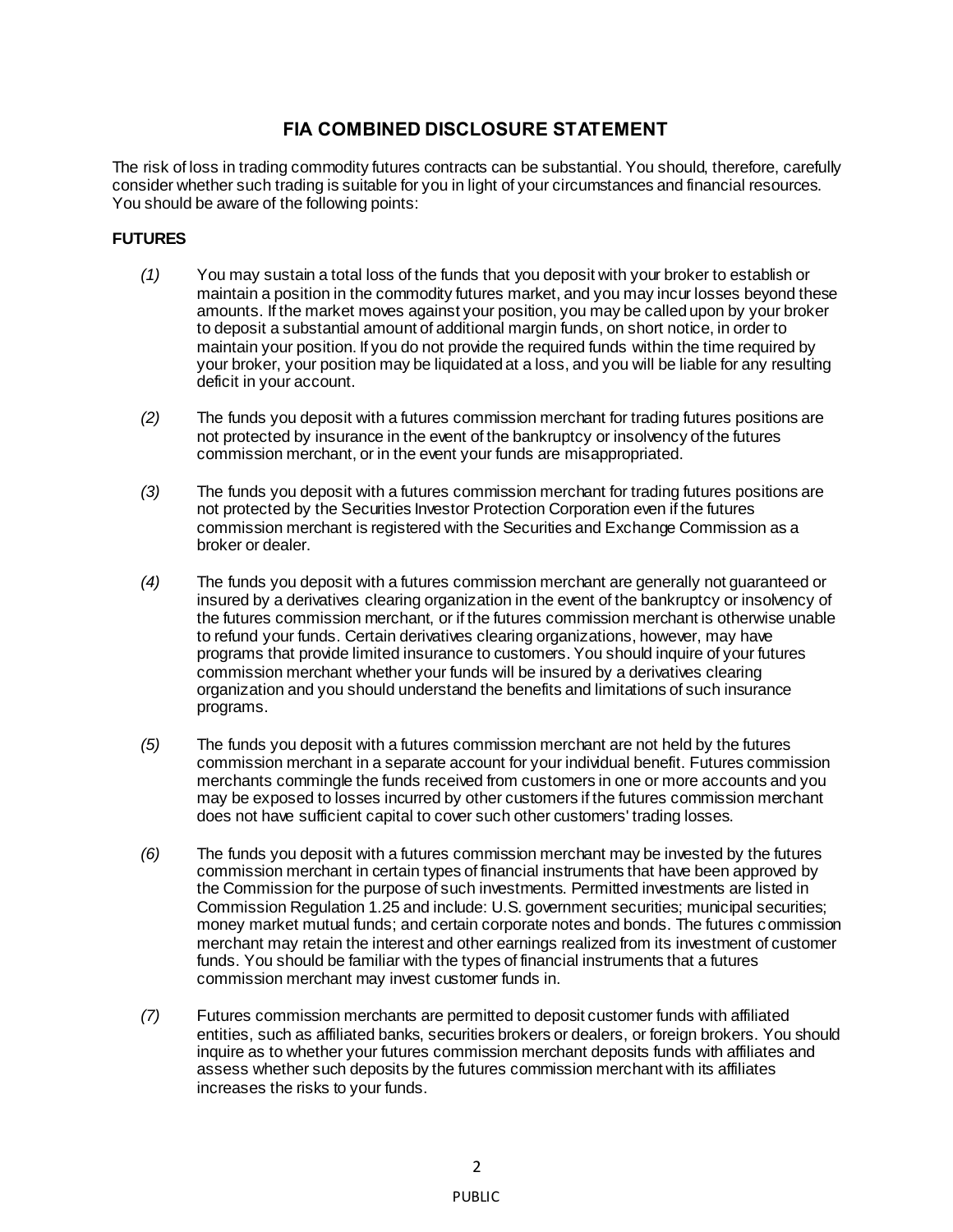- *(8)* You should consult your futures commission merchant concerning the nature of the protections available to safeguard funds or property deposited for your account.
- *(9)* Under certain market conditions, you may find it difficult or impossible to liquidate a position. This can occur, for example, when the market reaches a daily price fluctuation limit ("limit move").
- *(10)* All futures positions involve risk, and a "spread" position may not be less risky than an outright "long" or "short" position.
- *(11)* The high degree of leverage (gearing) that is often obtainable in futures trading because the small margin requirements can work against you as well as for you. Leverage (gearing) can lead to large losses as well as gains.
- *(12)* In addition to the risks noted in the paragraphs enumerated above, you should be familiar with the futures commission merchant you select to entrust your funds for trading futures positions. The Commodity Futures Trading Commission requires each futures commission merchant to make publicly available on its Web site firm specific disclosures and financial information to assist you with your assessment and selection of a futures commission merchant. Information regarding this futures commission merchant may be obtained by visiting our Web site, [https://www.gbm.hsbc.com/solutions/markets/derivatives-clearing](https://www.gbm.hsbc.com/solutions/markets/derivatives-clearing-services)[services](https://www.gbm.hsbc.com/solutions/markets/derivatives-clearing-services)

### **OPTIONS**

### **Variable degree of risk**

- *(13)* Transactions in options carry a high degree of risk. Purchasers and seller of options should familiarize themselves with the type of option (i.e., put or call) which they contemplate trading and the associated risks. You should calculate the extent to which the value of the options must increase for your position to become profitable, taking into account the premium and all transaction costs.
- *(14)* The purchaser of options may offset or exercise the options or allow the options to expire. The exercise of an option results either in a cash settlement or in the purchaser acquiring or delivering the underlying interest. If the option is on a future, the purchaser will acquire a futures position with associated liabilities for margin (see the section on Futures above). If the purchased options expire worthless, you will suffer a total loss of your investment which will consist of the option premium plus transaction costs. If you are contemplating purchasing deepout-of-the-money options, you should be aware that the chance of such options becoming profitable is ordinarily remote.
- *(15)* Selling ('writing' or 'granting') an option generally entails considerably greater risk than purchasing options. Although the premium received by the seller is fixed, the seller may sustain a loss well in excess of that amount. The seller will be liable for additional margin to maintain the position if the market moves unfavorably. The seller will also be exposed to the risk of the purchaser exercising the option and the seller will be obligated to either settle the option in cash or to acquire or deliver the underlying interest. If the option is on a future, the seller will acquire a position in a future with associated liabilities for margin (see the section on Futures above). If the position is 'covered' by the seller holding a corresponding position in the underlying interest or a future or another option, the risk may be reduced. If the option is not covered, the risk of loss can be unlimited.
- *(16)* Certain exchanges in some jurisdictions permit deferred payment of the option premium, exposing the purchaser to liability for margin payments not exceeding the amount of the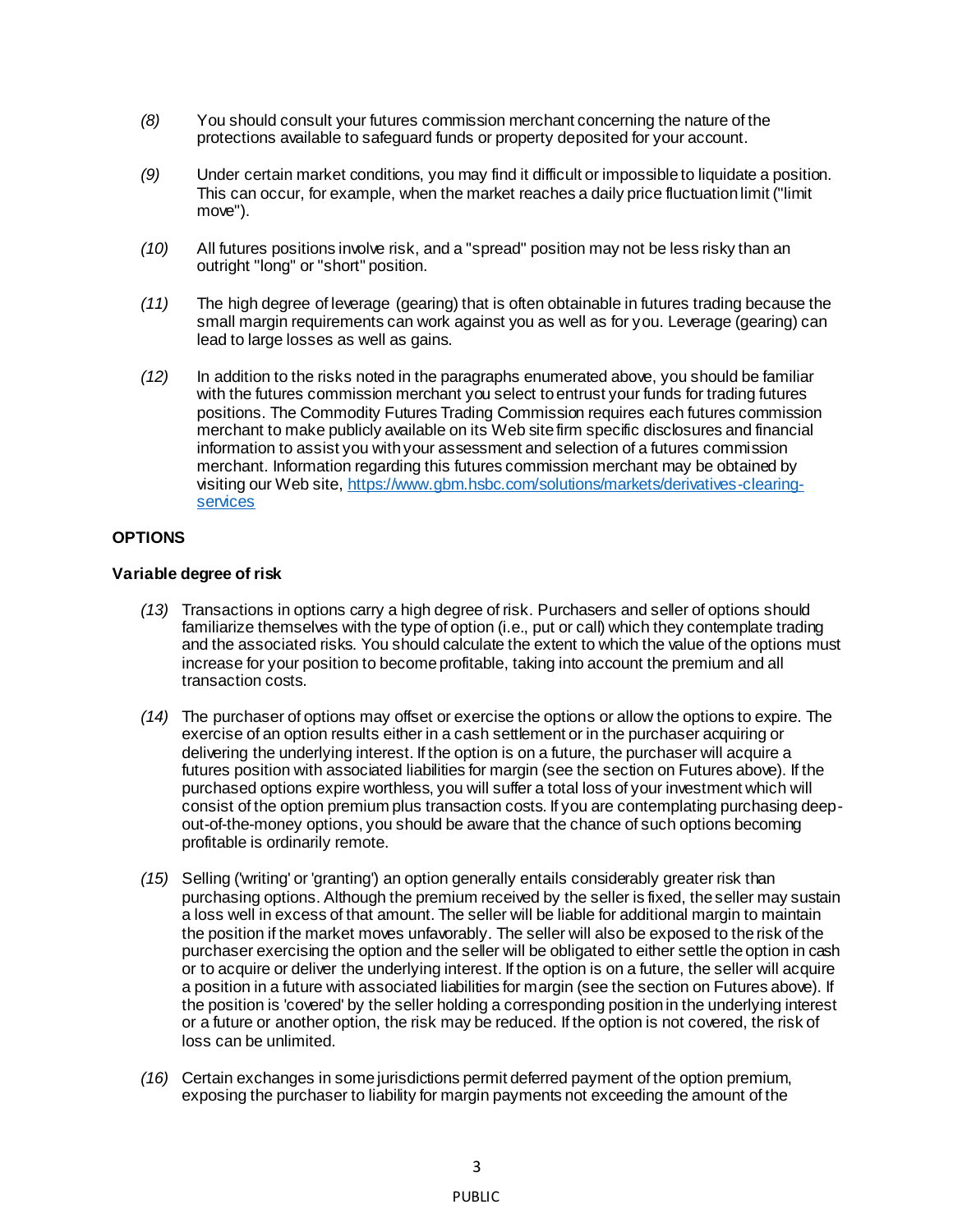premium. The purchaser is still subject to the risk of losing the premium and transaction costs. When the option is exercised or expires, the purchaser is responsible for any unpaid premium outstanding at that time.

### **ADDITIONAL RISKS COMMON TO FUTURES AND OPTIONS**

#### **Terms and conditions of contracts**

*(17)* You should ask the firm with which you deal about the term and conditions of the specific futures or options which you are trading and associated obligations (e.g., the circumstances under which you may become obligated to make or take delivery of the underlying interest of a futures contract and, in respect of options, expiration dates and restrictions on the time for exercise). Under certain circumstances the specifications of outstanding contracts (including the exercise price of an option) may be modified by the exchange or clearing house to reflect changes in the underlying interest.

#### **Suspension or restriction of trading and pricing relationships**

- *(18)* Market conditions (e.g., illiquidity) and/or the operation of the rules of certain markets (e.g., the suspension of trading in any contract or contract month because of price limits or 'circuit breakers') may increase the risk of loss by making it difficult or impossible to effect transactions or liquidate/offset positions. If you have sold options, this may increase the risk of loss.
- *(19)* Further, normal pricing relationships between the underlying interest and the future, and the underlying interest and the option may not exist. This can occur when, for example, the futures contract underlying the option is subject to price limits while the option is not. The absence of an underlying reference price may make it difficult to judge 'fair' value.

#### **Deposited cash and property**

*(20)* You should familiarize yourself with the protections accorded money or other property you deposit for domestic and foreign transactions, particularly in the event of a firm insolvency or bankruptcy. The extent to which you may recover your money or property may be governed by specified legislation or local rules. In some jurisdictions, property which has been specifically identifiable as your own will be pro-rated in the same manner as cash for purposes of distribution in the event of a shortfall.

#### **Commission and other charges**

*(21)* Before you begin to trade, you should obtain a clear explanation of all commission, fees and other charges for which you will be liable. These charges will affect your net profit (if any) or increase your loss.

#### **Currency risks**

*(22)* The profit or loss in transactions in foreign currency-denominated contracts (whether they are traded in your own or another jurisdiction) will be affected by fluctuations in currency rates where there is a need to convert from the currency denomination of the contract to another currency.

#### **Trading facilities**

*(23)* Most open-outcry and electronic trading facilities are supported by computer-based component systems for the order-routing, execution, matching, registration or clearing of trades. As with all facilities and systems, they are vulnerable to temporary disruption or failure. Your ability to recover certain losses may be subject to limits on liability imposed by the system provider, the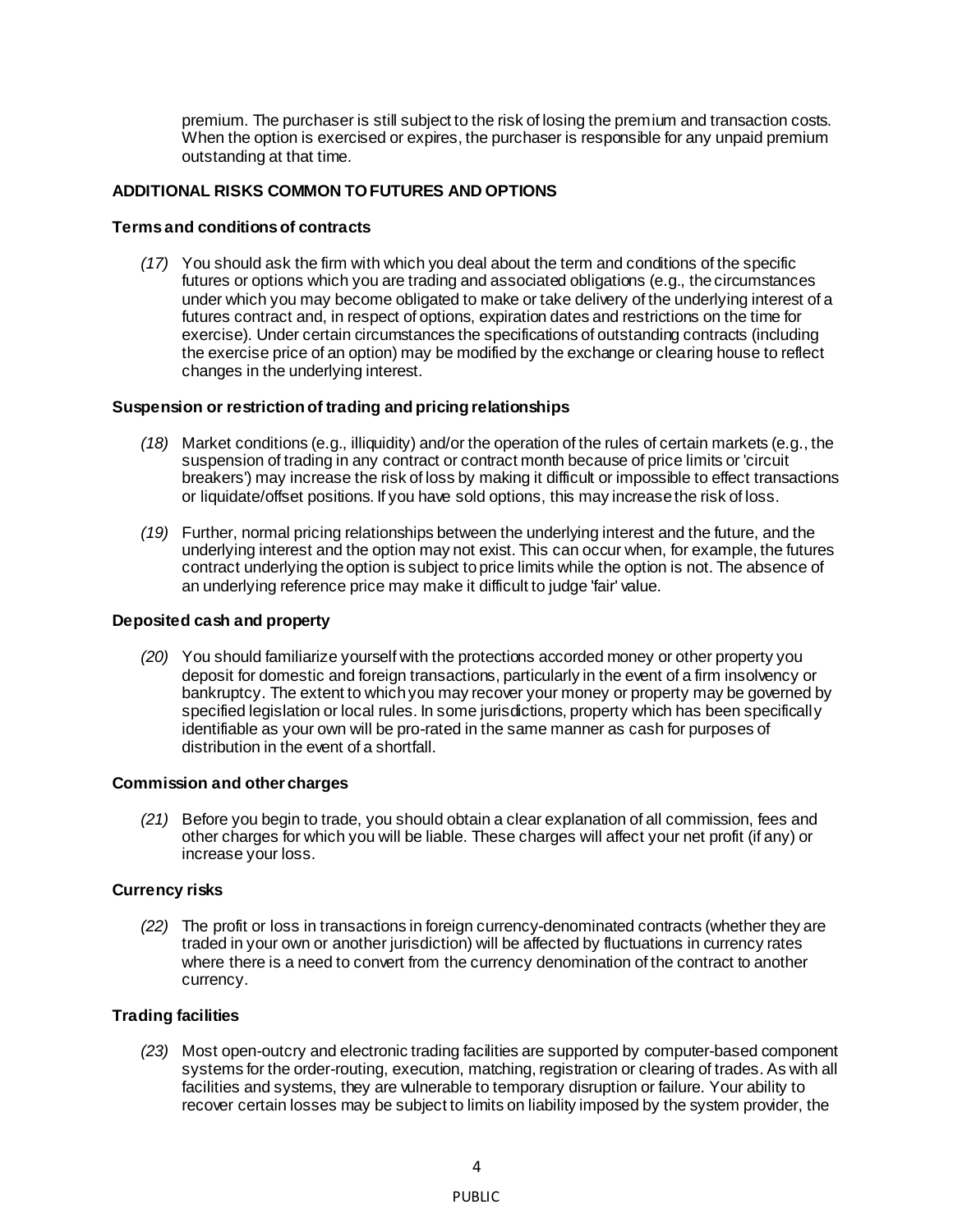market, the clearing house and/or member firms. Such limits may vary; you should ask the firm with which you deal for details in this respect.

#### **Electronic trading**

*(24)* Trading on an electronic trading system may differ not only from trading in an open-outcry market but also from trading on other electronic trading systems. If you undertake transactions on an electronic trading system, you will be exposed to risk associated with the system including the failure of hardware and software. The result of any system failure may be that your order is either not executed according to your instructions or is not executed at all.

#### **Off-exchange transactions**

*(25)* In some jurisdictions, and only then in restricted circumstances, firms are permitted to effect offexchange transactions. The firm with which you deal may be acting as your counterparty to the transaction. It may be difficult or impossible to liquidate an existing position, to assess the value, to determine a fair price or to assess the exposure to risk. For these reasons, these transactions may involve increased risks. Off-exchange transactions may be less regulated or subject to a separate regulatory regime. Before you undertake such transactions, you should familiarize yourself with applicable rules and attendant risks.

#### *ALL OF THE POINTS NOTED ABOVE APPLY TO ALL FUTURES TRADING WHETHER FOREIGN OR DOMESTIC. IN ADDITION, IF YOU ARE CONTEMPLATING TRADING FOREIGN FUTURES OR OPTIONS CONTRACTS, YOU SHOULD BE AWARE OF THE FOLLOWING ADDITIONAL RISKS:*

- *(26)* Foreign futures transactions involve executing and clearing trades on a foreign exchange. This is the case even if the foreign exchange is formally "linked" to a domestic exchange, whereby a trade executed on one exchange liquidates or establishes a position on the other exchange. No domestic organization regulates the activities of a foreign exchange, including the execution, delivery, and clearing of transactions on such an exchange, and no domestic regulator has the power to compel enforcement of the rules of the foreign exchange or the laws of the foreign country. Moreover, such laws or regulations will vary depending on the foreign country in which the transaction occurs. For these reasons, customers who trade on foreign exchanges may not be afforded certain of the protections which apply to domestic transactions, including the right to use domestic alternative dispute resolution procedures. In particular, funds received from customers to margin foreign futures transactions may not be provided the same protections as funds received to margin futures transactions on domestic exchanges. Before you trade, you should familiarize yourself with the foreign rules which will apply to your particular transaction.
- *(27)* Finally, you should be aware that the price of any foreign futures or option contract and, therefore, the potential profit and loss resulting therefrom may be affected by any fluctuation in the foreign exchange rate between the time the order is placed and the foreign futures contract is liquidated or the foreign option contract is liquidated or exercised.

### THIS BRIEF STATEMENT CANNOT, OF COURSE, DISCLOSE ALL THE RISKS AND OTHER ASPECTS OF THE COMMODITY MARKETS.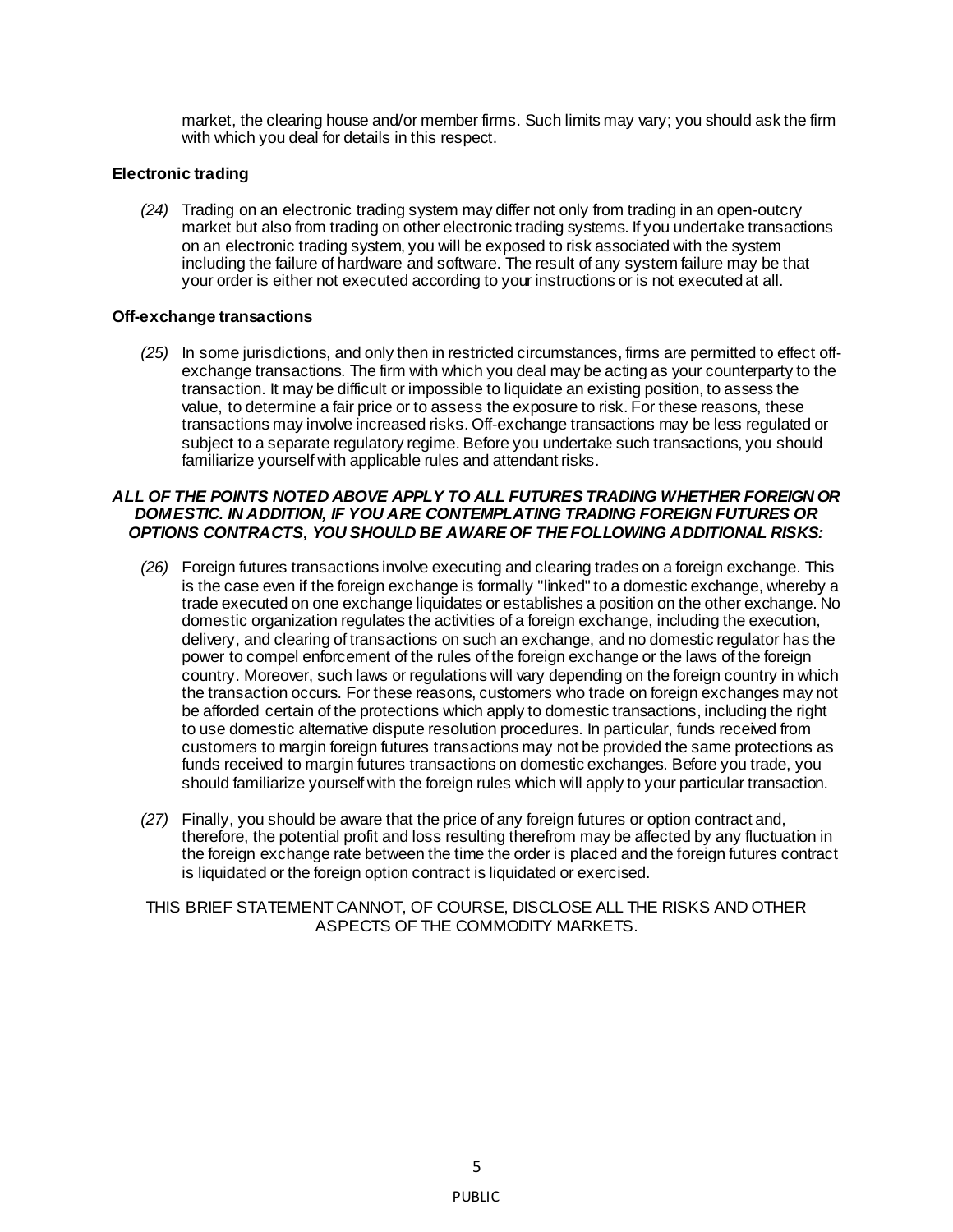# <span id="page-6-0"></span>**ELECTRONIC TRADING AND ORDER ROUTING SYSTEMS DISCLOSURE STATEMENT**<sup>1</sup>

Electronic trading and order routing systems differ from traditional open outcry pit trading and manual order routing methods. Transactions using an electronic system are subject to the rules and regulations of the exchange(s) offering the system and/or listing the contract. Before you engage in transactions using an electronic system, you should carefully review the rules and regulations of the exchange(s) offering the system and/or listing contracts you intend to trade.

#### **DIFFERENCES AMONG ELECTRONIC TRADING SYSTEMS**

Trading or routing orders through electronic systems vary widely among the different electronic systems. You should consult the rules and regulations of the exchange offering the electronic system and/or listing the contract traded or order routed to understand, among other things, in the case of trading systems, the system's order matching procedure, opening and closing procedures and prices, error trade policies, and trading limitations or requirements; and in the case of all systems, qualifications for access and grounds for termination and limitations on the types of orders that may be entered into the system. Each of these matters may present different risk factors with respect to trading on or using a particular system. Each system may also present risks related to system access, varying response times, and security. In the case of internet-based systems, there may be additional types of risks related to system access, varying response times and security, as well as risks related to service providers and the receipt and monitoring of electronic mail.

#### **RISK ASSOCIATED WITH SYSTEM FAILURE**

Trading through an electronic trading or order routing system exposes you to risks associated with system or component failure. In the event of system or component failure, it is possible that, for a certain time period, you may not be able to enter new orders, execute existing orders, or modify or cancel orders that were previously entered. System or component failure may also result in loss of orders or order priority.

### **SIMULTANEOUS OPEN OUTCRY PIT AND ELECTRONIC TRADING**

Some contracts offered on an electric trading system may be traded electronically and through open outcry during the same trading hours. You should review the rules and regulations of the exchange offering the system and/or listing the contract to determine how orders that do not designate a particular process will be executed.

### **LIMITATION OF LIABILITY**

Exchanges offering an electronic trading or order routing system and/or listing the contract may have adopted rules to limit their liability, the liability of Futures Commission Merchants, and software and communication system vendors and the amount of damages you may collect for system failure and delays. These limitations of liability provisions vary among the exchanges. You should consult the rules and regulations of the relevant exchanges(s) in order to understand these liability limitations.

  $^{\rm 1}$  Each exchange's relevant rules are available upon request from the industry professional with whom you have an account. Some exchanges' relevant rules also are available on the exchange's internet home page.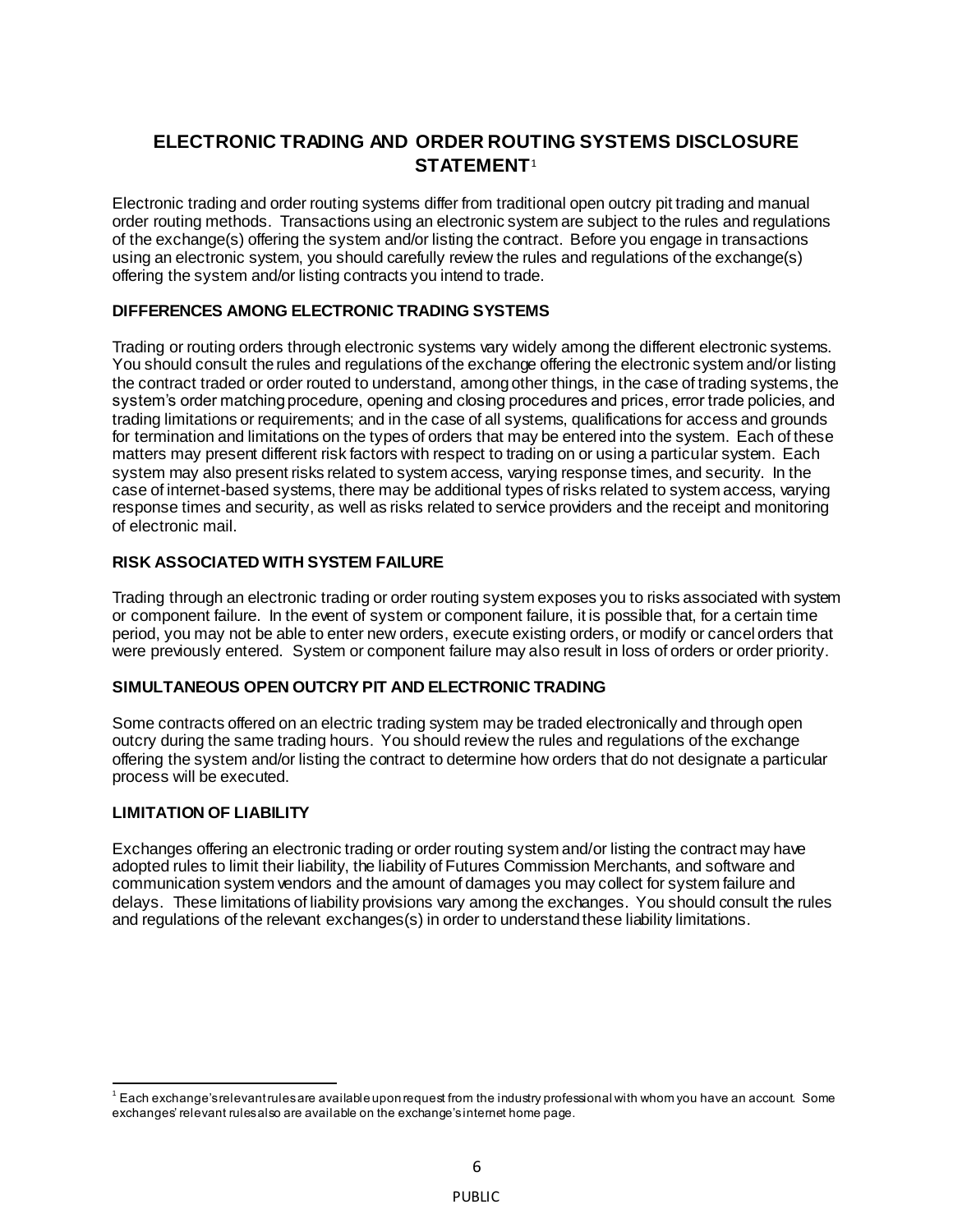# <span id="page-7-0"></span>**DISCLOSURE OF FUTURES COMMISSION MERCHANT MATERIAL CONFLICTS OF INTERESTS**

The purpose of this document is to provide you with information about some of the material conflicts of interest that may arise between you and HSBC Securities (USA) Inc. ("FCM") in connection with FCM performing services for you with respect to futures, options on futures, swaps (as defined in the Commodity Exchange Act), forwards or other commodity derivatives ("Contracts"). Conflicts of interests can arise in particular when FCM has an economic or other incentive to act, or persuade you to act, in a way that favors FCM or its affiliates.

Under applicable law, including regulations of the Commodity Futures Trading Commission ("CFTC"), not all swaps are required to be executed on an exchange or swap execution facility (each, a "Trading Facility"), even if a Trading Facility lists the swap for trading. In such circumstances, it may be financially advantageous for FCM or its affiliate to execute a swap with you bilaterally in the over-the-counter market rather than on a Trading Facility and, to the extent permitted by applicable law, we may have an incentive to persuade you to execute your swap bilaterally.

Applicable law may permit you to choose the CFTC-registered derivatives clearing organization ("Clearing House") to which you submit a swap for clearing. You should be aware that FCM may not be a member of, or may not otherwise be able to submit your swap to, the Clearing House of your choice. FCM consequently has an incentive to persuade you to use a Clearing House of which FCM or its affiliate is a member.

You also should be aware that FCM or its affiliate may own stock in, or have some other form of ownership interest in, one or more U.S. or foreign Trading Facilities or Clearing Houses where your transactions in Contracts may be executed and/or cleared. As a result, FCM or its affiliate may receive financial or other benefits related to its ownership interest when Contracts are executed on a given Trading Facility or cleared through a given Clearing House, and FCM would, in such circumstances, have an incentive to cause Contracts to be executed on that Trading Facility or cleared by that Clearing House. In addition, employees and officers of FCM or its affiliate may also serve on the board of directors or on one or more committees of a Trading Facility or Clearing House.

In addition, Trading Facilities and Clearing Houses may from time to time have in place other arrangements that provide their members or participants with volume, market-making or other discounts or credits, may call for members or participants to pre-pay fees based on volume thresholds, or may provide other incentive or arrangements that are intended to encourage market participants to trade on or direct trades to that Trading Facility or Clearing House. FCM or its affiliate may participate in and obtain financial benefits from such incentive programs.

When we provide execution services to you (either in conjunction with clearing services or in an execution-only capacity), we may direct orders to affiliated or unaffiliated market-makers, other executing firms, individual brokers or brokerage groups for execution. When such affiliated or unaffiliated parties are used, they may, where permitted, agree to price concessions, volume discounts or refunds, rebates or similar payments in return for receiving such business. Likewise, where permitted by law and the rules of the applicable Trading Facility, we may solicit a counterparty to trade opposite your order or enter into transactions for its own account or the account of other counterparties that may, at times, be adverse to your interests in a Contract. In such circumstances, that counterparty may make payments and/or pay a commission to FCM in connection with that transaction. The results of your transactions may differ significantly from the results achieved by us for our own account, our affiliates, or for other customers. In addition, where permitted by applicable law (including, where applicable, the rules of the applicable Trading Facility), FCM, its directors, officers, employees and affiliates may act on the other side of your order or transaction by the purchase or sale for an account, or the execution of a transaction with a counterparty, in which FCM or a person affiliated with FCM has a direct or indirect interest, or may effect any such order with a counterparty that provides FCM or its affiliates with discounts related to fees for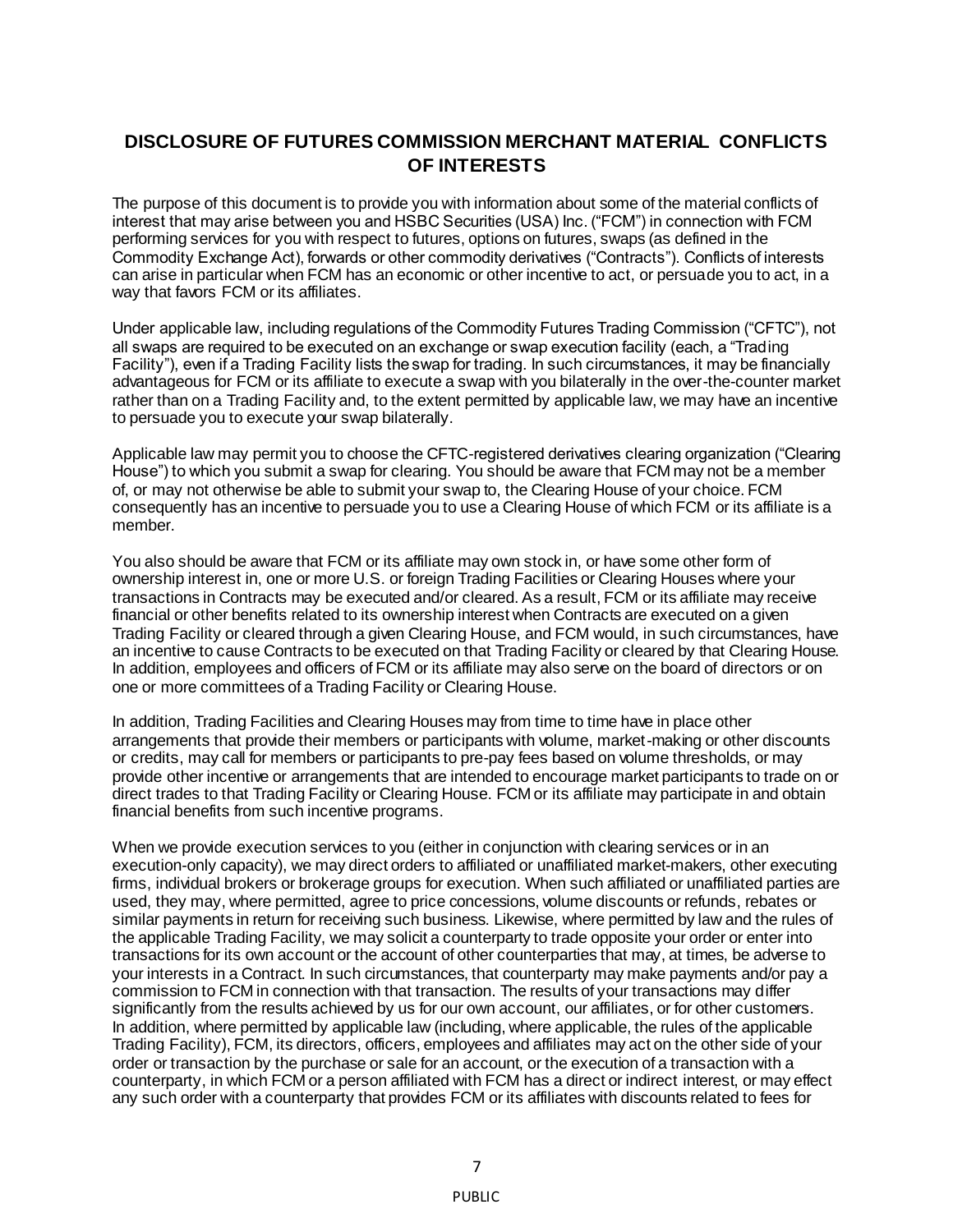Contracts or other products. In cases where we have offered you a discounted commission or clearing fee for Contracts executed through FCM as agent or with FCM or its affiliate acting as counterparty, FCM or its affiliate may be doing so because of the enhanced profit potential resulting from acting as executing broker or counterparty.

FCM or its affiliate may act as, among other things, an investor, research provider, placement agent, underwriter, distributor, remarketing agent, structurer, securitizer, lender, investment manager, investment adviser, commodity trading advisor, municipal advisor, market maker, trader, prime broker or clearing broker. In those and other capacities, FCM, its directors, officers, employees and affiliates may take or hold positions in, or advise other customers and counterparties concerning, or publish research or express a view with respect to, a Contract or a related financial instrument that may be the subject of advice from us to you. Any such positions and other advice may not be consistent with, or may be contrary to, your interests or to positions which are the subject of advice previously provided by FCM or its affiliate to you, and unless otherwise disclosed in writing, we are not necessarily acting in your best interest and are not assessing the suitability for you of any Contract or related financial instrument. Acting in one or more of the capacities noted above may give FCM or its affiliate access to information relating to markets, investments and products. As a result, FCM or its affiliate may be in possession of information which, if known to you, might cause you to seek to dispose of, retain or increase your position in one or more Contracts or other financial instruments. FCM and its affiliate will be under no duty to make any such information available to you, except to the extent we have agreed in writing or as may be required under applicable law.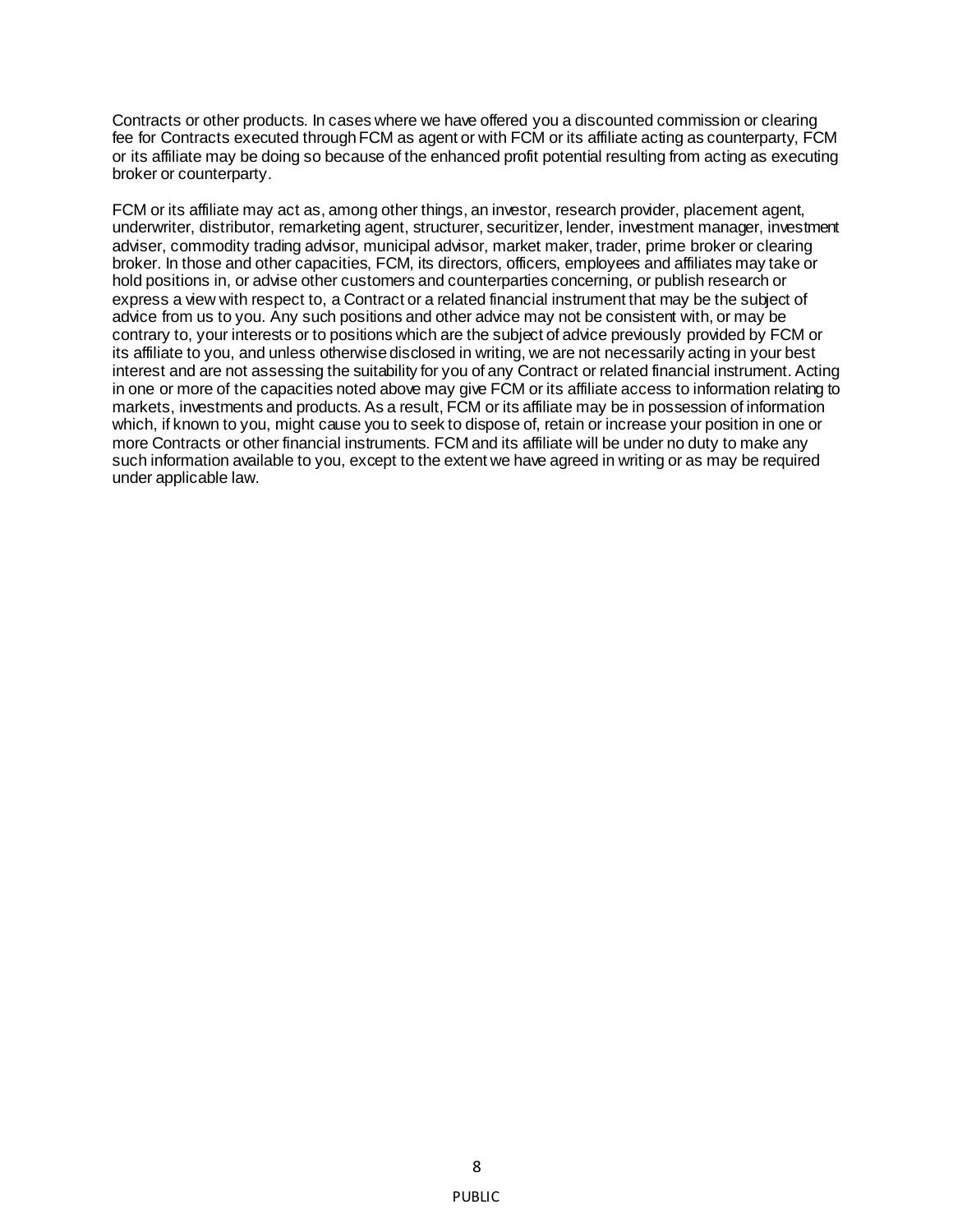# **DIRECT ORDER TRANSMITTAL CLIENT DISCLOSURE STATEMENT**

<span id="page-9-0"></span>This statement applies to the ability of authorized customers of HSBC Securities (USA) Inc. ("HSBC") to place orders for foreign futures and options transactions directly with non-US entities (each, an "Executing Firm") that execute transactions on behalf of HSBC's customer omnibus accounts.

Please be aware of the following should you be permitted to place the type of orders specified above:

- The orders you place with an Executing Firm are for HSBC's customer omnibus account maintained with a foreign clearing firm. Consequently, HSBC may limit or otherwise condition the orders you place with the Executing Firm.
- You should be aware of the relationship of the Executing Firm and HSBC. HSBC may not be responsible for the acts, omissions, or errors of the Executing Firm, or its representatives, with which you place your orders. In addition, the Executing Firm may not be affiliated with HSBC. If you choose to place orders directly with an Executing Firm, you may be doing so at your own risk.
- It is your responsibility to inquire about the applicable laws and regulations that govern the foreign exchanges on which transactions will be executed on your behalf. Any orders placed by you for execution on that exchange will be subject to such rules and regulations, its customs and usages, as well as any local laws that may govern transactions on that exchange. These laws, rules, regulations, customs and usages may offer different or diminished protection from those that govern transactions on US exchanges. In particular, funds received from customers to margin foreign futures transactions may not be provided the same protections as funds received to margin futures transactions on domestic exchanges. Before you trade, you should familiarize yourself with the foreign rules which will apply to your particular transaction. United States regulatory authorities may be unable to compel the enforcement of the rules of regulatory authorities or markets in non-US jurisdictions where transactions may be effected.
- It is your responsibility to determine whether the Executing Firm has consented to the jurisdiction of the courts in the United States. In general, neither the Executing Firm nor any individuals associated with the Executing Firm will be registered in any capacity with the Commodity Futures Trading Commission. Similarly, your contacts with the Executing Firm may not be sufficient to subject the Executing Firm to the jurisdiction of courts in the United States in the absence of the Executing Firm's consent. Accordingly, neither the courts of the United States nor the Commodity Futures Trading Commission's reparations program will be available as a forum for resolution of any disagreements you may have with the Executing Firm, and your recourse may be limited to actions outside the United States.

Unless you object within five (5) days by giving notice as provided in your customer agreement after receipt of this disclosure, HSBC will assume your consent to the aforementioned conditions.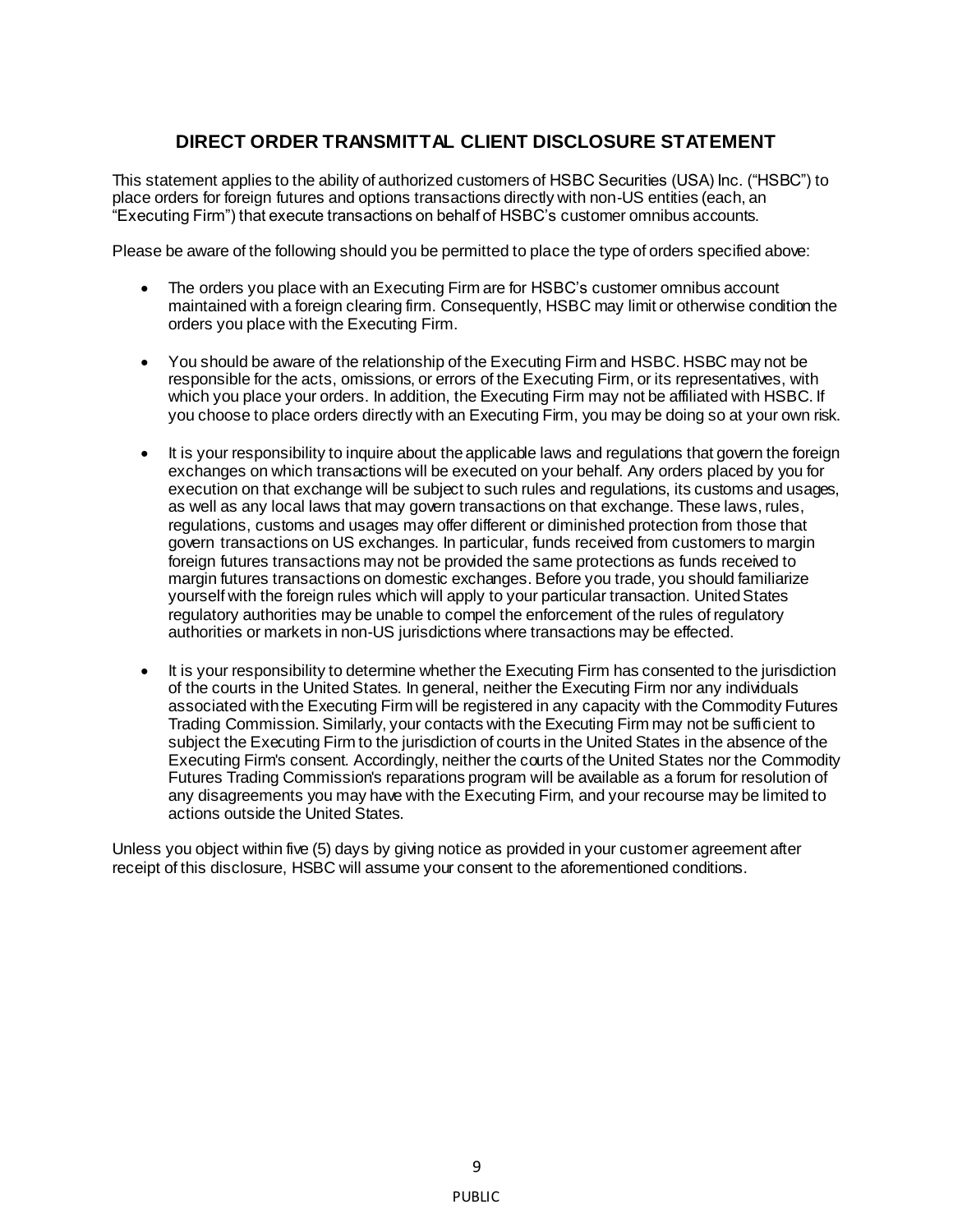# **FOREIGN TRADER DISCLOSURE STATEMENT**

<span id="page-10-0"></span>Dear Customer:

In accordance with Rules 15.05 and 21.03 of the Commodity Futures Trading Commission ("CFTC"), 17 C.F.R. §§15.05 and 21.03, we are considered to be your agent for purposes of accepting delivery and service of communications from or on behalf of the CFTC regarding any commodity futures contracts or commodity option contracts which are or have been maintained in your account(s) with us. In the event that you are acting as agent or broker for any other person(s), we are also considered to be their agent, and the agent of any person(s) for whom they may be acting as agent or broker, for purposes of accepting delivery and service of such communications. Service or delivery to us of any communication issued by or on behalf of the CFTC (including any summons, complaint, order, subpoena, special call, request for information, notice, correspondence or other written document) will be considered valid and effective service or delivery upon you or any person for whom you may be acting, directly or indirectly, as agent or broker.

You should be aware that Rule 15.05 also provides that you may designate an agent other than HSBC Securities (USA) Inc.. Any such alternative designation of agency must be evidenced by a written agency agreement which you must furnish to us and which we, in turn, must forward to the CFTC. If you wish to designate an agent other than us, please contact us in writing. You should consult 17 C.F.R. §15.05 for a more complete explanation of the foregoing.

Upon a determination by the CFTC that information con concerning your account(s) with us may be relevant in enabling the CFTC to determine whether the threat of a market manipulation, corner, squeeze, or other market disorder exists, the CFTC may issue a call for specific information from us or from you. In the event that the CFTC directs a call for information to us, we must provide the information requested within the time specified by the CFTC. If the CFTC directs a call for information to you through us as your agent, we must promptly transmit the call to you, and you must provide the information requested with the time specified by the CFTC. If any call by the CFTC for information regarding your account(s) with us is not met, the CFTC has authority to restrict such account(s) to trading for liquidation only. You have the right to a hearing before the CFTC to contest any call for information concerning your account(s) with us, but your request for a hearing will not suspend the CFTC's call for information unless the CFTC modifies or withdraws the call. Please consult 17 C.F.R. §21.03 for a more complete description of the foregoing (including the type of information you may be required to provide).

Certain additional regulations may affect you. Part 17 of the CFTC Regulations, 17 C.F.R. Part 17, requires each futures commission merchant and foreign broker to submit a report to the CFTC with respect to each account carried by such futures commission merchant or foreign broker which contains a reportable futures position. (Specific reportable position levels for all futures contracts traded on U.S. exchanges are established in Rule 15.03.) In addition, Part 18 of the CFTC Regulations, 17 C.F.R. Part 18, requires all traders (including foreign traders) who own or control a reportable futures or options position and who have received a special call from the CFTC to file a Large Trader Reporting Form (Form 103) with the CFTC within one day after the special call upon such trader by the CFTC. Please consult 17 C.F.R. 17 and 18 for more complete information with respect to the foregoing.

Very truly yours,

HSBC Securities (USA) Inc.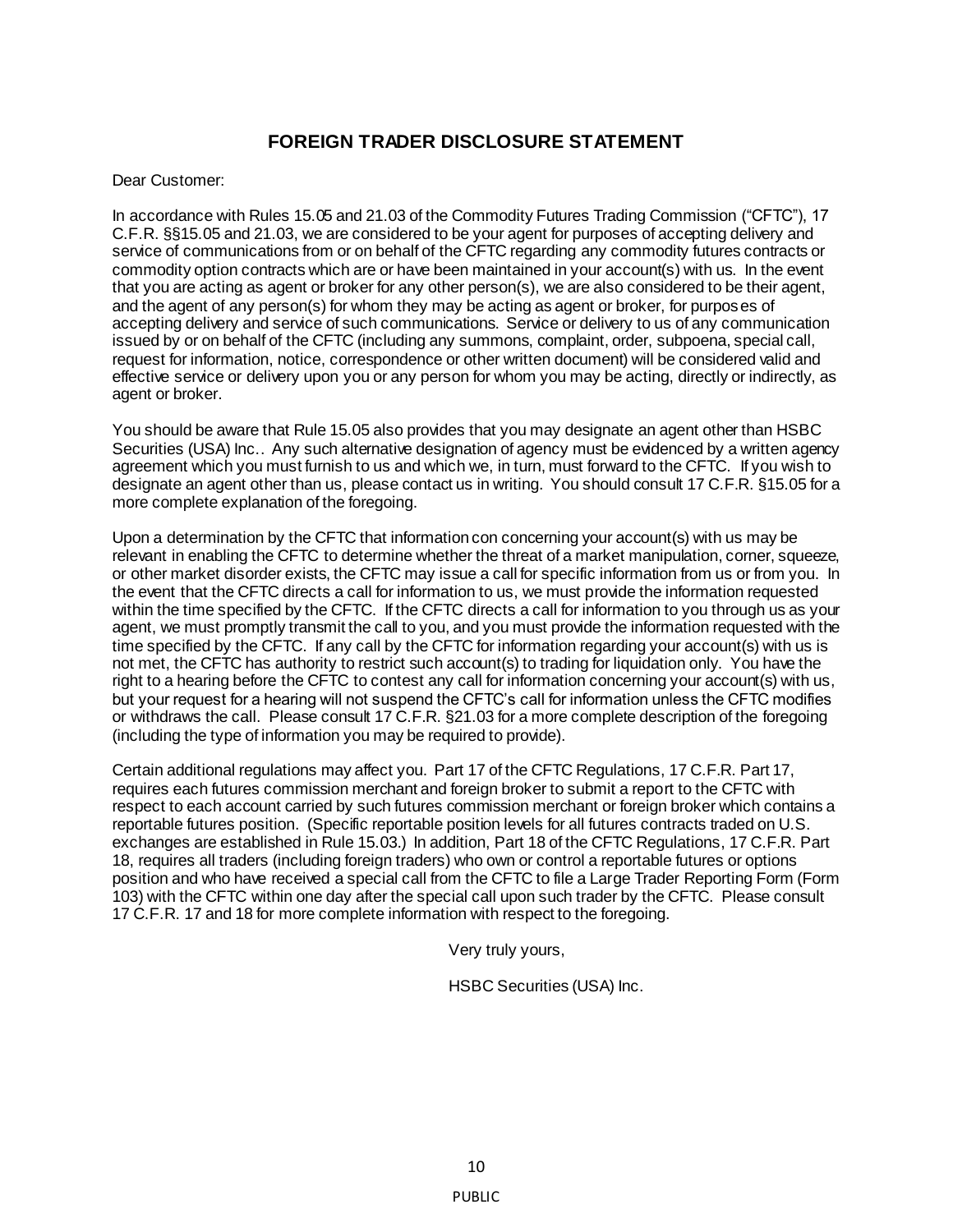# **NOTICE TO CUSTOMERS: EXCHANGE FOR RELATED POSITIONS**

<span id="page-11-0"></span>Certain futures exchanges permit eligible customers to enter into privately-negotiated off-exchange futures or option on futures transactions (collectively, "futures") known as exchange for related positions ("EFRP"). An EFRP involves the simultaneous execution of a futures transaction and an equivalent related position. A "related position" is defined to mean the cash commodity underlying the exchange contract or a by-product, a related product or an over-the-counter ("OTC") derivative instrument of such commodity that has a reasonable degree of price correlation to the commodity underlying the exchange contract.

Types of EFRPs include:

- Exchange of Futures for Physical ("EFP") or Against Actual ("AA") the simultaneous execution of a futures contract and a corresponding physical transaction or a forward contract on a physical transaction.
- Exchange of Futures for Risk ("EFR") or Exchange of Futures for Swap ("EFS") the simultaneous execution of a futures contract and a corresponding OTC swap or other OTC derivative transaction.
- Exchange of Option for Option ("EOO") the simultaneous execution of an option contract and a corresponding transaction in an OTC option or other OTC instrument with similar characteristics.

EFRP transactions are subject to Applicable Law, as defined in the agreement between a futures commission merchant ("FCM") and its customers. Customers that engage in EFRP transactions are responsible for reviewing, understanding and complying with the provisions of Applicable Law governing EFRP transactions, including, but not limited to, Rule 538 of the CME Group (CME, CBOT and NYMEX) and Rule 4.06 of ICE Futures US, and the frequently asked questions and other guidance that each exchange has issued with respect thereto.<sup>1</sup>

Customers are subject to the jurisdiction of the exchange through which the EFRP transaction is entered into and, therefore, may be required to produce records and otherwise cooperate in any inquiry that the exchange may undertake with respect to the EFRP transaction. Moreover, customers may be sanctioned by the exchange if an EFRP transaction does not comply with the requirements of applicable exchange rules and guidance. For this reason, customers are encouraged to review these requirements with any employees that may engage in EFRP transactions on their behalf.

Certain common requirements of the rules and guidance issued by CME Group and ICE Futures US are summarized below. However, this summary is not a substitute for the customer's obligation to review and understand such rules and related guidance in their entirety.

- The futures contract and the related position must be effected for the account of the same beneficial owner. If the customer is the seller of (or the holder of the short market exposure associated with) the related position, the customer must be the buyer of the futures contract(s) being exchanged in the EFRP; conversely, if the customer is the buyer of (or the holder of the long market exposure associated with) the related position, the customer must be the seller of the futures contract(s) being exchanged in the EFRP.
- The opposing accounts to an EFRP transaction must be: (a) independently controlled accounts with different beneficial ownership; (b) independently controlled accounts of separate legal entities with common beneficial ownership; or (c) independently controlled accounts of the same

 1 The CME Group's most recent guidance with respect to EFRP transactions may be found at <http://www.cmegroup.com/rulebook/rulebook-harmonization.html>; ICE Futures US' most recent guidance with respect to EFRPs may be found a[t https://www.theice.com/futures-us/market-resources.](https://www.theice.com/futures-us/market-resources) This guidance may be revised from time-to-time. Customers should confirm that they are reviewing the most current guidance.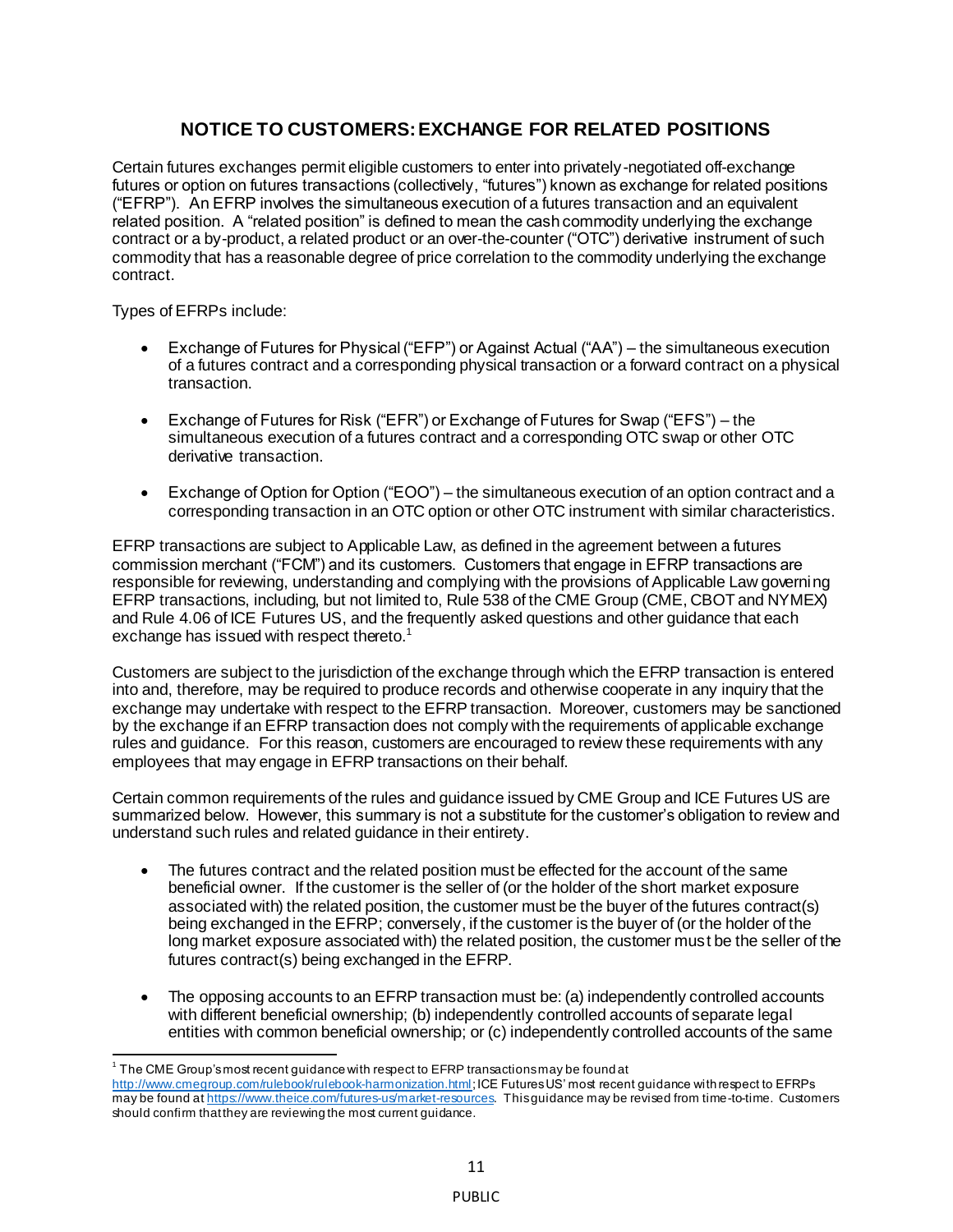legal entity, *provided* the account controllers operate in separate business units. For EFRP transactions between accounts with common beneficial ownership, the parties to the trade must be able to demonstrate the independent control of the accounts and that the transaction had economic substance for each party to the trade.

- Generally, there may be only two parties to an EFRP transaction. However, a third party, acting as principal, may facilitate the related position component of an EFRP on behalf of a customer, *provided* the third party is able to demonstrate that the related position was passed through to the customer that received the exchange contract as part of the EFRP.
- Each EFRP requires a *bona fide* transfer of ownership of the cash commodity between the parties or a *bona fide*, legally binding contract between the parties consistent with relevant market conventions for the particular related position transaction.
- Each side of an EFRP transaction must be independent. For example, confirmation of the related position may not be contingent on the acceptance of the futures transaction for clearing.
- Contingent EFRP transactions are prohibited. EFRP transactions may not be contingent upon the execution of another EFRP or related transaction that results in the offset of the related position without the incurrence of market risk that is material in the context of the related position transactions.
- Foreign currency EFPs, with immediate offset of the cash component of the transaction, are permitted, *provided* the parties to the transaction have acknowledged that, in the event the futures component of the transaction fails to clear, their responsibility for any resultant profit or loss associated with an offset of the cash component of the transaction.
- A party providing inventory financing for a storable agricultural, energy or metals commodity may, through the execution of an EFP, purchase the commodity and sell the equivalent quantity of futures contracts to a counterparty, and grant to the counterparty the non-transferable right, but not the obligation, to execute a second EFP during a specified time period in the future which will have the effect of reversing the original EFP.
- An EFRP may incorporate multiple exchange components with different market bias, *provided* the related components incur material market risk. An EFRP may incorporate multiple related position components, *provided* the net exposure of the related position components is approximately equivalent to the quantity of futures exchanged or, in the case of an EOO, the net delta-adjusted quantity of the OTC option components is approximately equivalent to the deltaadjusted quantity of the exchange-listed option.
- EFRP transactions may be executed at any commercially reasonable price agreed by the parties, *provided* the price of the exchange component of the EFRP transaction conforms to the minimum tick increment of the futures contract under exchange rules. Parties may be asked to demonstrate that EFRPs executed at prices away from the prevailing market price were executed at such prices for legitimate commercial purposes.
- The customer must maintain all records relevant to the futures transaction and the related cash, swap or derivative transaction in accordance with applicable exchange rules. Upon request, the customer must provide its FCM with documentation sufficient to verify its purchase or sale of the related position.
- EFR and EOO participants must comply with applicable Commodity Futures Trading Commission requirements governing eligibility to transact the related position component of an EFR or EOO. Generally, EFR and EOO participants must be "eligible contract participants," as defined in section 1a(18) of the Commodity Exchange Act.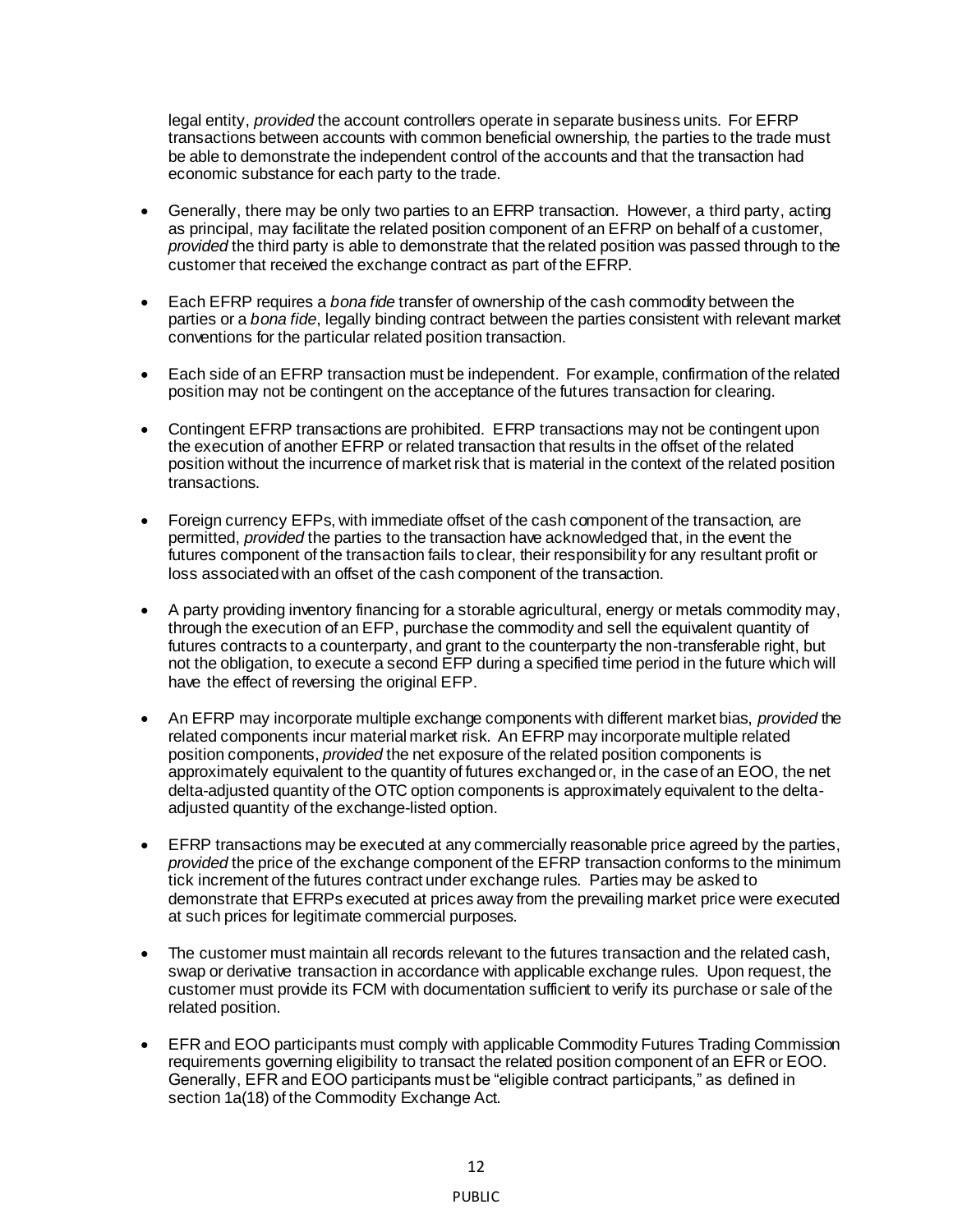A swap that is traded on or subject to the rules of an exchange or a swap execution facility ("SEF") is ineligible to be the related position component of an EFR or EOO transaction. OTC swaps that are bilaterally negotiated and submitted for clearing-only to a DCO qualify as a related position, *provided* such swaps have a reasonable degree of correlation to the underlying exchange product. Such swaps should be governed by the terms and conditions of an ISDA agreement negotiated between the parties.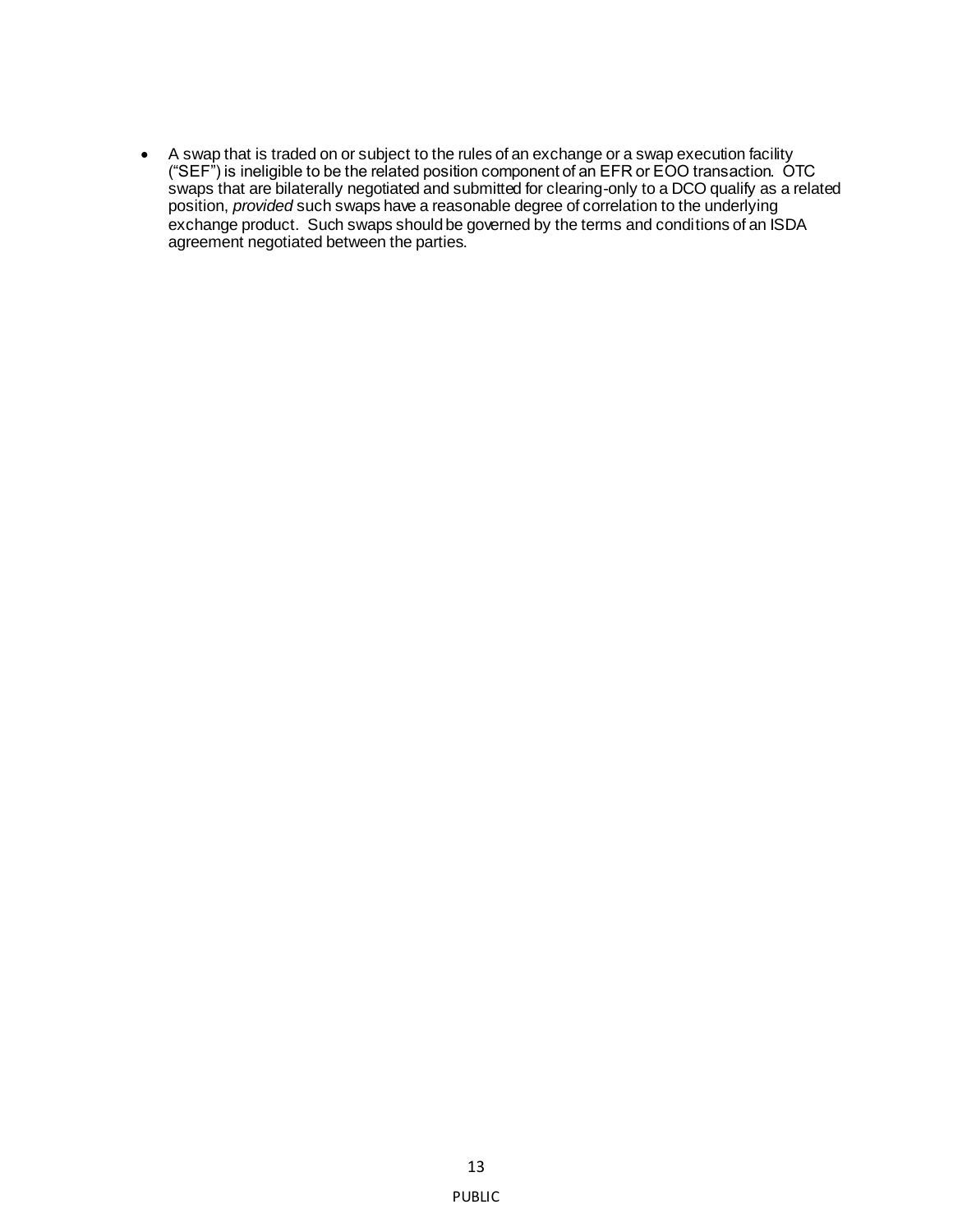# **NOTICE REGARDING AVERAGE PRICE SYSTEM**

<span id="page-14-0"></span>You should be aware that certain United States and foreign exchanges, including the CME and CBOT, may now or in the future allow a futures commission merchant such as HSBC Securities (USA) Inc. ("HSBC") to confirm trades executed on such exchanges to some or all of their customers on an average price basis, regardless of whether the exchanges have average price systems of their own. Average prices that are not calculated by an exchange system will be calculated by your futures commission merchant. In either case, trades that are confirmed to you at average prices will be designated as such on your daily and monthly statements.

An "average price system" enables a clearing futures commission merchant to confirm to customers an average price when multiple execution prices are received on an order or series of orders for the same accounts. For example, if an order transmitted by an account manager on behalf of several customers is executed at more than one price, those prices may be averaged and the average may be confirmed to each customer. Customers may choose whether to use an average price system and may request that an average price system be used for discretionary or non-discretionary accounts.

An order subject to an average price system must be for the same commodity. An average price system order may be used for futures, options or combination transactions. An average price system order for futures must be for the same commodity and month and, for options, it must be for the same commodity, month, type (i.e., put/call) and strike price.

An average price system indicator will appear on the confirmation and monthly statement for a customer whose positions have been confirmed at an average price. This indicator will notify the customer that the confirmed price represents an average price or rounded average price. The average price is not the actual execution price. An average price system will calculate the same price for all customers that participate in the order.

An average price system may be used when a series of orders are entered for a group of accounts. For example, a bunched average price system order (i.e., an order that represents more than one customer account) executed at 10:00 a.m. could be averaged with a bunched average price system order executed at 12:00 p.m., provided, however, that each of the bunched orders is for the same accounts. In addition, market orders and limit orders may be averaged, as may limit orders at different prices, provided, however, that each order is for the same accounts.

The following scenario exemplifies what occurs if an average price system order is only partially executed. At 10:00 a.m. an average price system order to buy 100 Dec S & P 500 futures contracts is transmitted at a limit price of 376.00, of which 50 positions are executed at 376.00 and the balance is not filled. At 12:00 p.m. an average price system order to buy 100 Dec S & P 500 futures contracts is transmitted at a limit price of 375.00, of which 50 positions are executed at 375.00 and the balance is not filled. Both orders are part of a series for the same group of accounts. In this example, the two prices will be averaged. If the order was placed for more than one account, the account controller must rely on preexisting allocation procedures to determine the proportions in which each account will share in the partial fill.

Upon receipt of an execution at multiple prices for an order with an average price system indicator, an average will be computed by multiplying the execution prices by the quantities at those prices divided by the total quantities. An average price for a series of orders will be computed based on the average prices of each order in that series. The actual average price or the average price rounded to the next price increment may be confirmed to customers. If a clearing member confirms the rounded average price, the clearing member must round the average price up to the next price increment for a sell order. The rounding process will create a cash residual of the difference between the actual average price and the rounded average price that must be paid to the customer.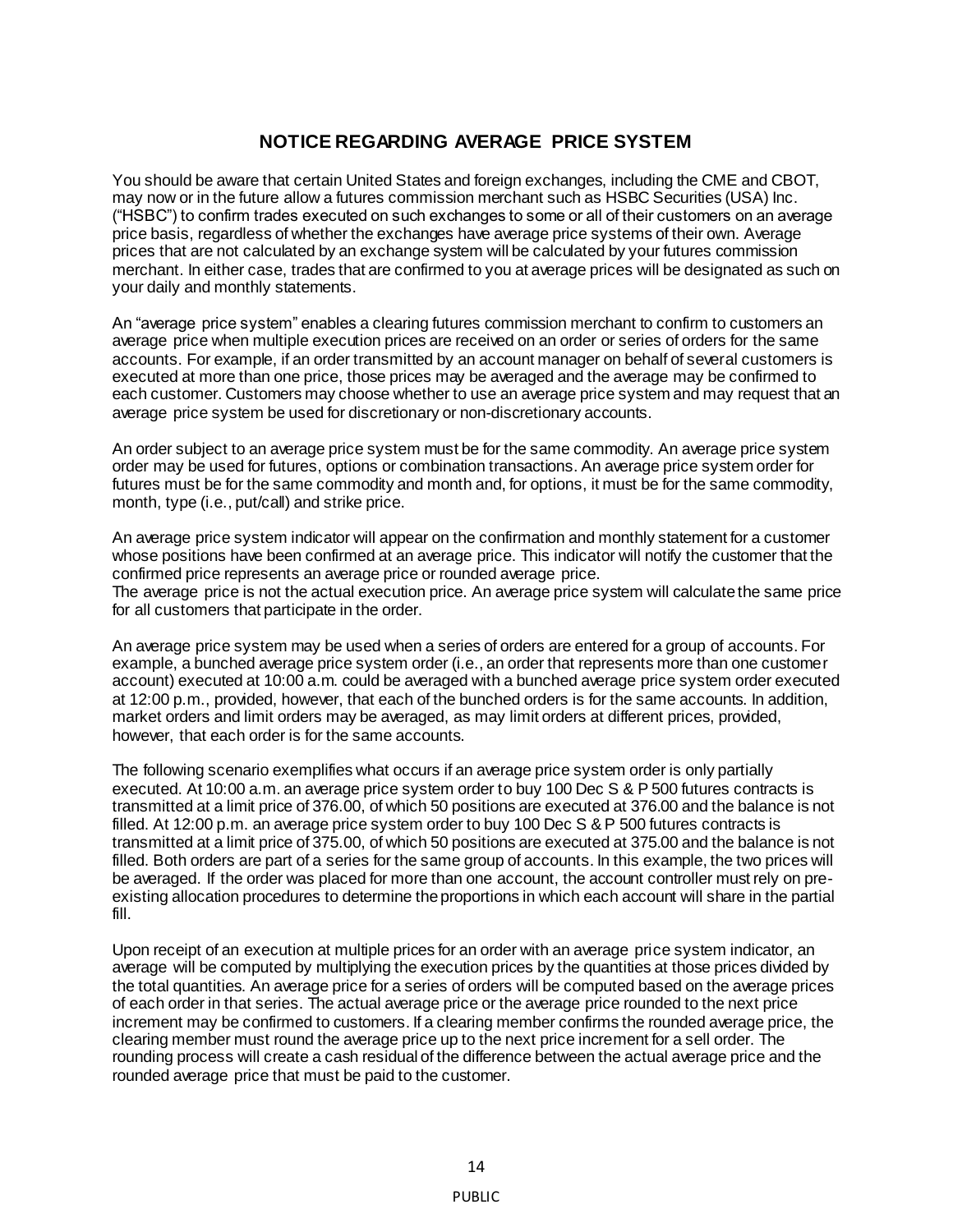An average price system may produce prices that do not conform to whole cent increments. In such cases, any amounts less than one cent may be retained by the clearing member. For example, if the total residual to be paid to a customer on a rounded average price for ten contracts is \$83.333333, the clearing member may pay \$83.33 to the customer.

If you would like more information on average price system orders, please contact your HSBC Securities (USA) Inc. Client Services Representative or your Trading Advisor (as applicable).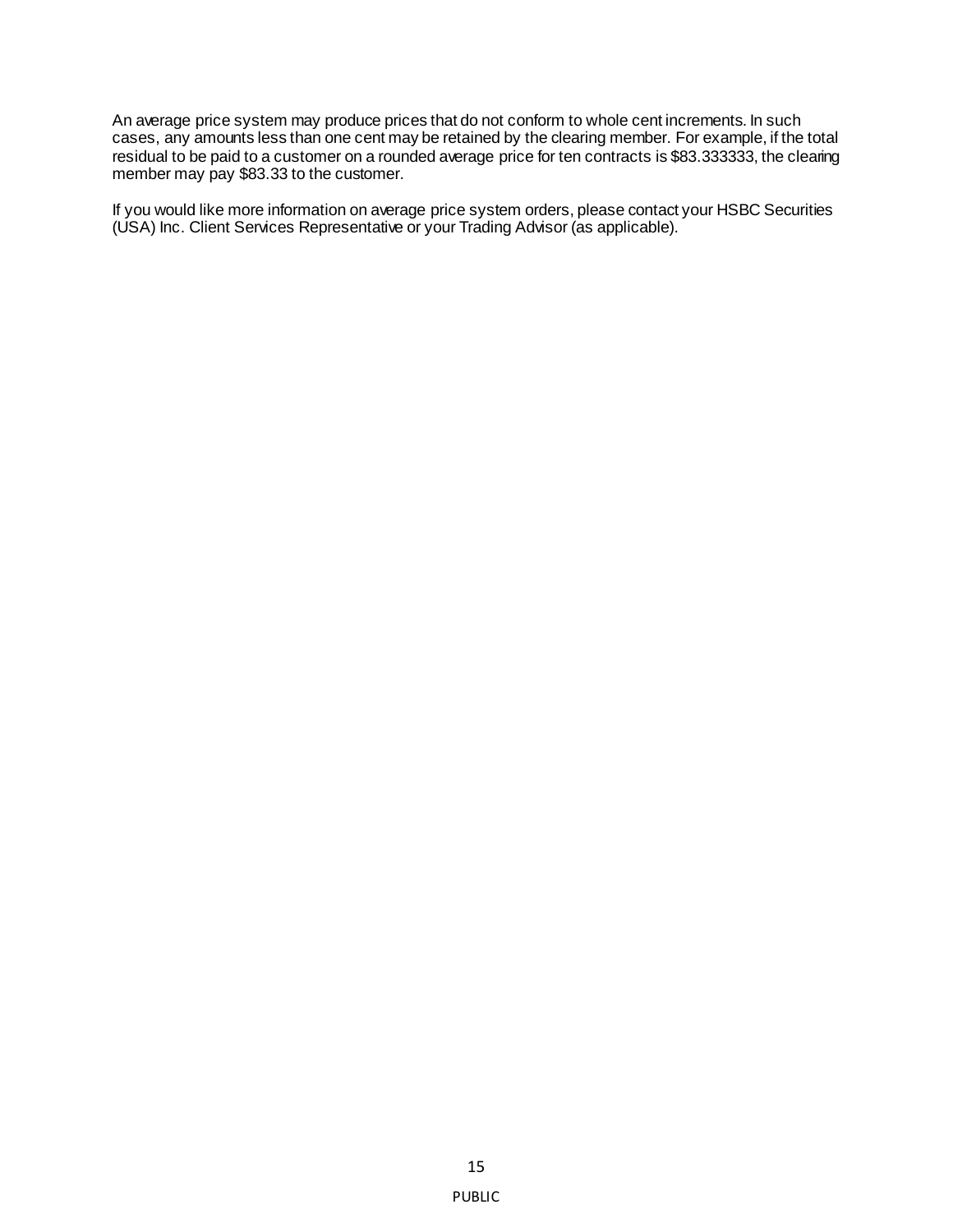# <span id="page-16-0"></span>**DISCLOSURES REQUIRED BY CME REGULATION TO BE PROVIDED TO SINGAPORE MARKET PARTICIPANTS**

- CME Clearing's operations are subject to the laws of the United States and regulations promulgated by the U.S. Commodity Futures Trading Commission ("CFTC");
- The rights and remedies available to Singapore-based participants as stated in CME's rules, policies and procedures may be governed by U.S. law. Such rights and remedies under U.S. law may differ from those available to Singapore-based participants when accessing Singaporebased clearing houses which are primarily regulated by Singapore laws;
- Funds and collateral posted to a clearing intermediary registered as a U.S. futures commission merchant ("FCM") are subject to customer protection provisions of U.S. law;
- U.S. law and regulation mandate segregation of customer positions and collateral from the positions and collateral of FCM clearing members and prescribe the customer segregation model for futures and swaps, respectively, at both the FCM- and clearing house-levels. The structure and insolvency law impacts of the U.S. customer protection regime may differ from those of Singapore;
- Trades cleared at CME will be subject to U.S. business hours and settlement timelines as set forth in Exchange or Clearing House rules;
- Trades cleared at CME may be subject to U.S. tax law and applicable provisions of the U.S. Internal Revenue Code, which may have a different impact than Singapore tax law; and
- Costs associated with clearing should be discussed with the clearing member offering clearing services.

**Nothing included in this bulletin should be regarded as legal advice. Tax advisors, legal counsel and Exchange or Clearing House rules, as applicable, should be consulted in all cases where a Singapore-based participant has questions concerning the conduct of their business or the impact of U.S. law or regulation thereon.**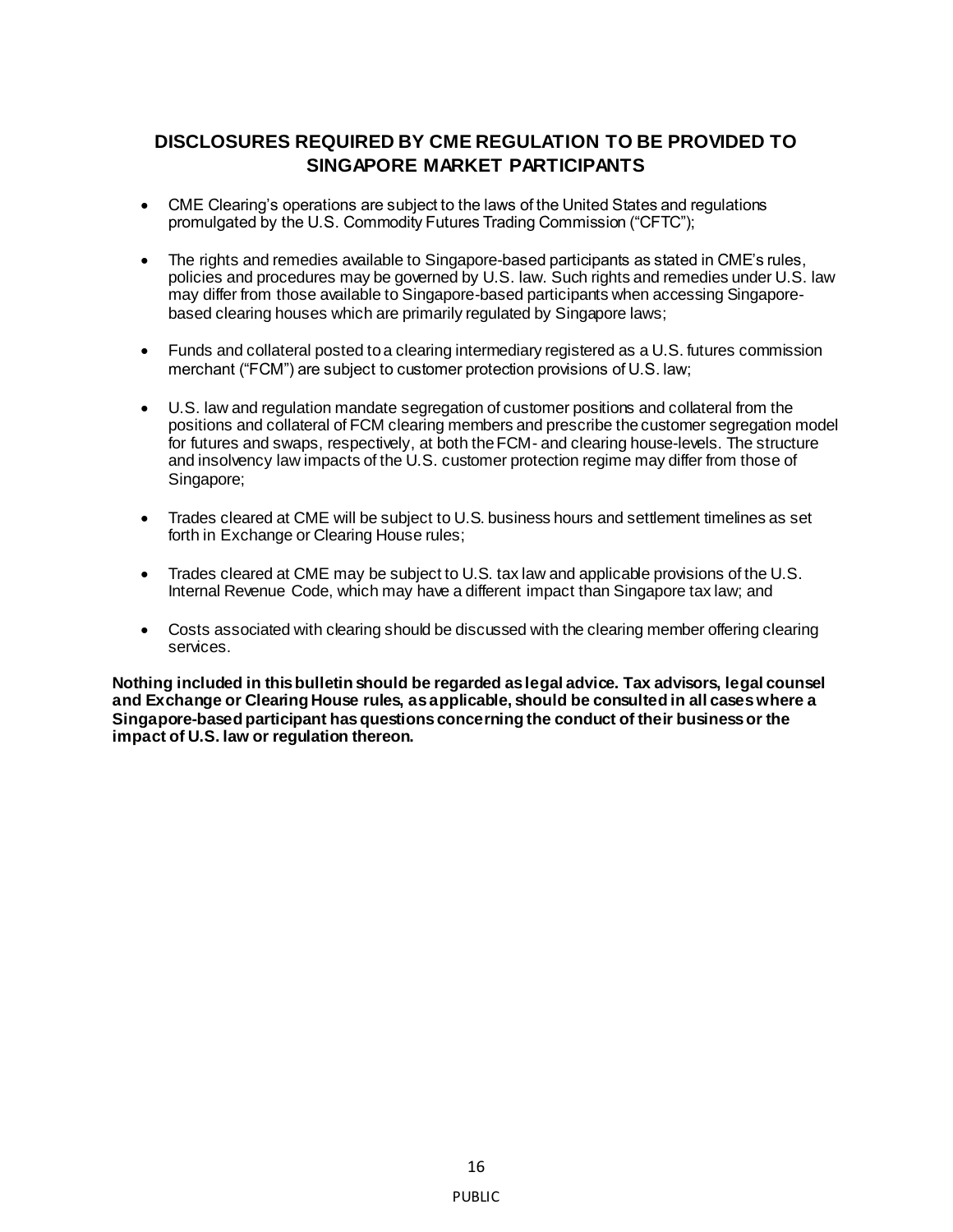# <span id="page-17-0"></span>**DISCLOSURE REQUIRED BY ONTARIO SECURITIES COMMISSION TO BE PROVIDED TO CANADIAN DOMICILED CLIENTS**

HSBC Securities (USA) Inc. ("HSBC") makes the following representations:

(i) HSBC is not registered in Ontario to trade in futures as principal or agent;

(ii) HSBC's head office or principal place of business is located in New York, New York, United States of America;

(iii) all or substantially all of the HSBC's assets may be situated outside of Canada;

(iv) there may be difficulty enforcing legal rights against HSBC because of the above; and

(v) HSBC's agent for service of process in Ontario is 152928 Canada Inc. The address for service of process on the Agent for Service:

c/o Stikeman Elliott LLP 5300 Commerce Court West 199 Bay Street Toronto, Ontario M5L 1B9 Canada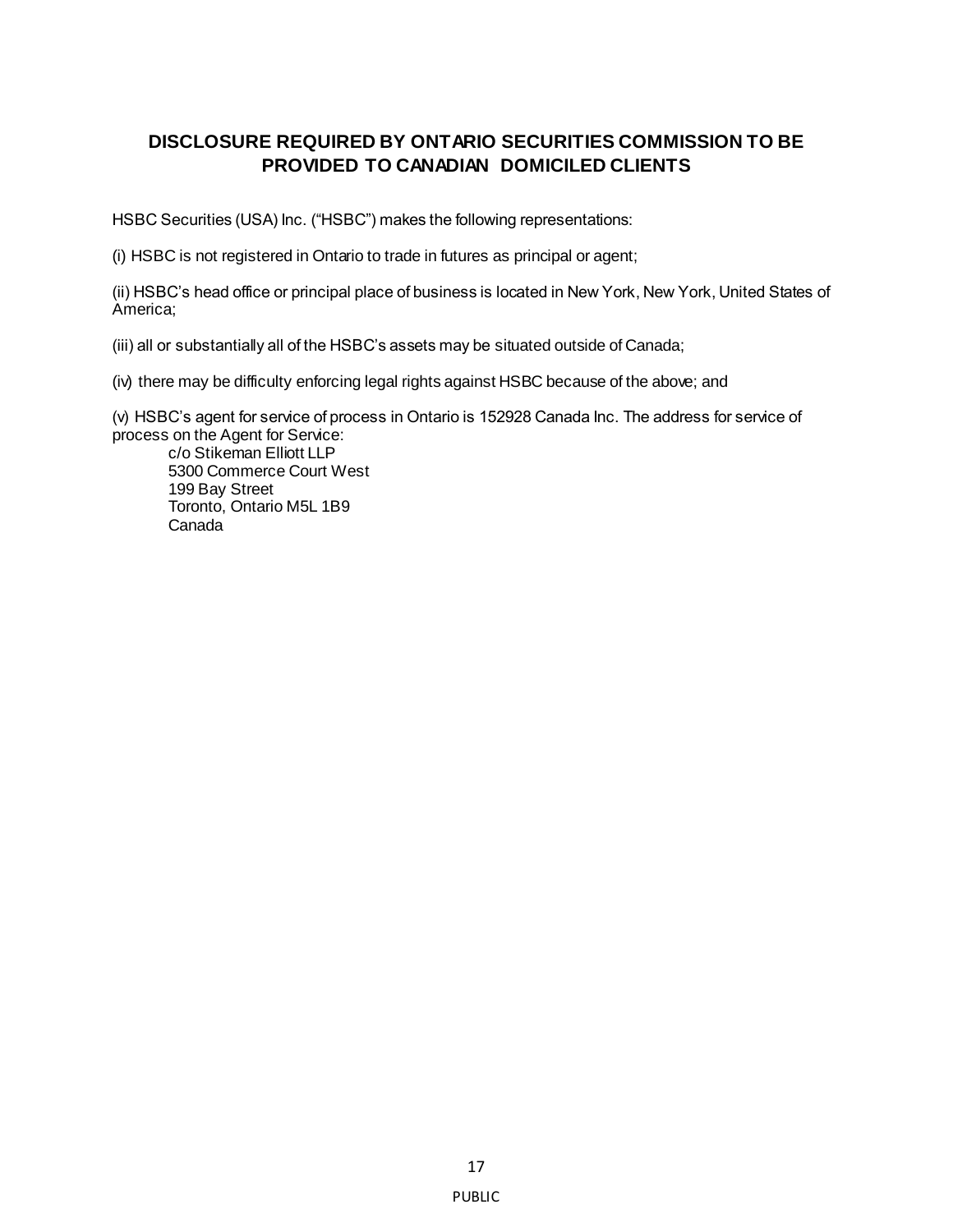# <span id="page-18-0"></span>**NOTICE TO CLIENTS: POSITION LIMIT AND LARGE OPEN POSITION REPORTING REQUIREMENTS FOR OPTIONS AND FUTURES TRADED ON THE HONG KONG EXCHANGES**

The regulatory regime in Hong Kong imposes position limit and reportable position requirements for stock options and futures contracts traded on the Stock Exchange of Hong Kong and on the Hong Kong Futures Exchange.

These requirements are set out in the Hong Kong Securities and Futures (Contracts Limits and Reportable Positions) Rules (as amended, the "Rules") made by the Securities and Futures Commission under the Securities and Futures Ordinance. The Rules impose monitoring and reporting obligations with regard to large open positions. Where you are holding a reportable position for your client, you must disclose the identity of the client. For the purposes of the Rules, a client is the person who is ultimately responsible for originating instructions you receive for transactions, (i.e., the transaction originator).

Further guidance on the Rules and what they require is set out in the Guidance Note of the Securities and Futures Commission on Position Limits and Large Open Position Reporting Requirements. You may download copies of the Rules and the Guidance Note from the website of the Securities and Futures Commission a[t www.sfc.hk.](http://www.sfc.hk/)

### **Purpose of the Rules**

The purpose of the Rules is to avoid potentially destabilizing market conditions arising from an overconcentration of futures and/or options positions accumulated by a single person or group of persons acting in concert and to increase market transparency.

Some of the major requirements of the Rules and Guidance Note are summarized below. However, you should review the Rules and Guidance Note in their entirety and consult with your legal counsel in order to ensure that you have a full understanding of your obligations in connection with trading in Hong Kong. Please note that the Rules make you responsible for ensuring that you comply with the Rules. Section 8 of the Rules makes it a criminal offence not to comply, subject to a maximum fine of HK\$100,000 and imprisonment for up to two years.

In 2004, the Securities and Futures Commission investigated six breaches of the Rules, including a breach by a non-Hong Kong fund manager which was referred to the fund manager's overseas regulator. It should be noted that the Securities and Futures Commission has expressly stated that it is not sympathetic to claims by overseas persons that they are not aware of the Hong Kong restrictions and that a failure to trade within the limits or make reports reflects badly on a firm's internal control measures, which might itself lead to disciplinary action.

### **Position Limits**

The Rules say that you may not hold or control futures contracts or stock options contracts in excess of the prescribed limit, unless you have obtained the prior authorization of the Hong Kong regulators. For example, the prescribed limit for Hang Seng Index futures and options contracts and Mini-Hang Seng Index futures and options contracts is 10,000 long or short position delta limit for all contract months combined, provided, however, the position delta for the Mini-Hang Seng Index futures contracts or Mini-Hang Seng Index options contracts shall not at any time exceed 2,000 long or short for all contract months combined. For many futures contracts and stock options contracts, the position limit is set at 5,000 contracts for any one contract/expiry month.

The prescribed limit for each contract traded on the Hong Kong exchanges is set out in the Rules.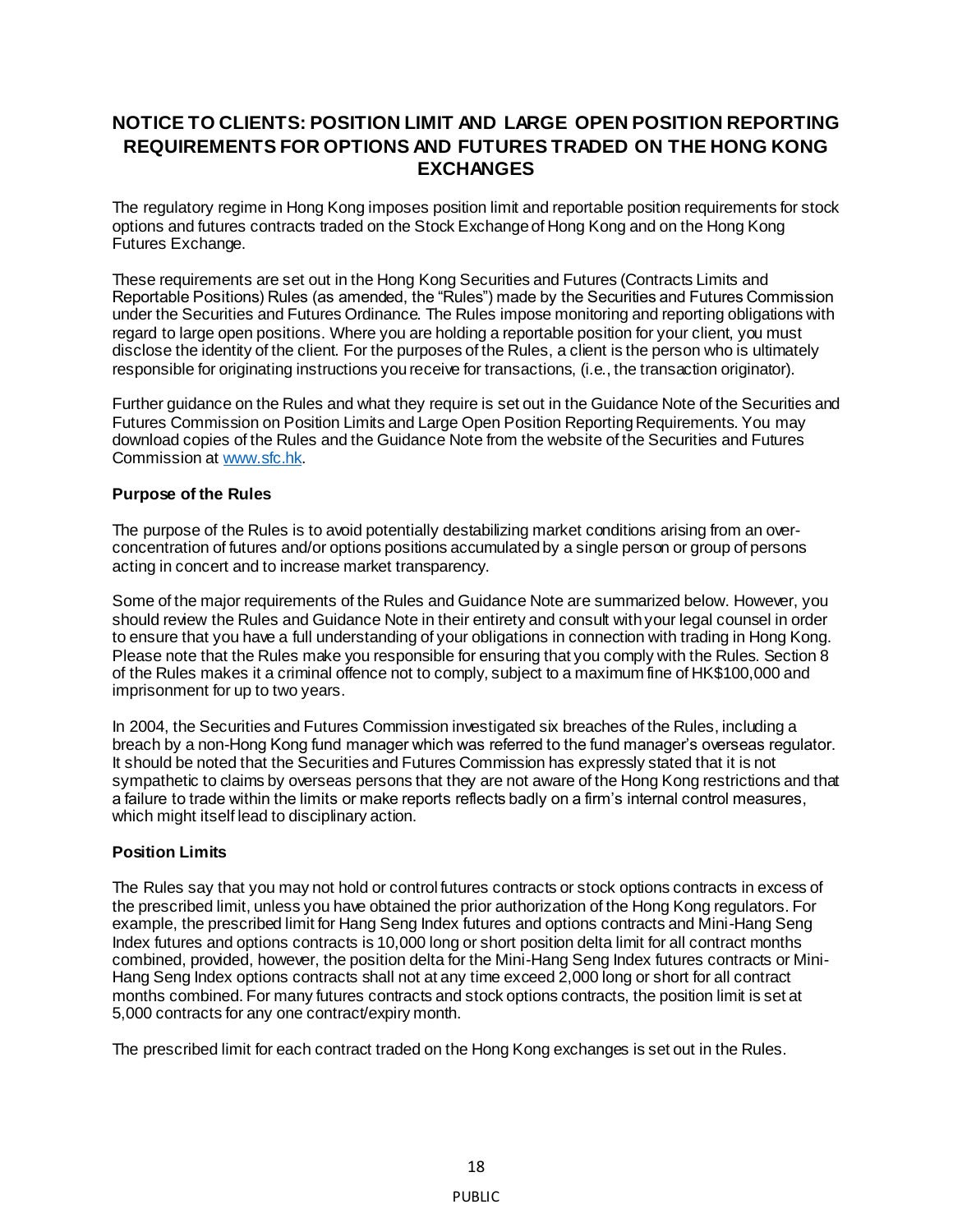### **Reportable Positions**

If you hold or control an open position in futures contracts or stock options contracts in excess of the specified level, the Rules require you to report that position in writing to the relevant Hong Kong exchange (i) within one day of first holding or controlling that position, ignoring Hong Kong public holidays and Saturdays, and (ii) on each succeeding day on which you continue to hold or control that position.

The specified reporting level for each contract traded on the Hong Kong exchanges is set out in the Rules. The report must state:

- (a) the number of contracts held or controlled in respect of the position in each relevant contract month; and
- (b) if the position is held or controlled for a client, the identity of the client and the number of contracts held or controlled for such person in respect of the reportable position in each relevant contract month.

#### **Scope of the Rules**

The prescribed limits and reportable position requirements apply to all positions held or controlled by any person, including positions in any account that such person controls, whether directly or indirectly. The Securities and Futures Commission takes the view that a person is regarded as having control of positions if, for example, the person is allowed to exercise discretion to trade or dispose of the positions independently without the day-to-day direction of the owner of the positions. (Section 4 of the Rules and Section 2.6 of the Guidance Note)

If a person holds or controls positions in accounts at more than one intermediary, the Rules require him to aggregate the positions for the purposes of applying the prescribed limits and reportable position requirements. (Section 6.1 of the Guidance Note)

The person holding or controlling a reportable position in accounts at more than one intermediary has the sole responsibility to notify the relevant exchange of the reportable position. The person may request its intermediary to submit the notice of the reportable position. If a firm agrees to submit the notice on his behalf, the person should provide to the firm its total positions held at other intermediaries so that the firm can submit the notice of the reportable position. Alternatively, the person should ask all of his intermediaries to report the positions in each of the accounts separately to the exchange, even if the positions in the individual accounts do not reach the reportable level. (Section 4.6 and Section 6.2 of the Guidance Note)

Where you are holding a reportable position for your client, the Rules say that you must disclose the identity of the client. The view of the Securities and Futures Commission is that, for the purposes of the Rules, a client is the person who is ultimately responsible for originating the transaction instructions, i.e., the transaction originator. (Section 6.4 of the Guidance Note)

The Rules apply separately to the positions held by each of the underlying clients of an omnibus account, except where the omnibus account operator has discretion over the positions, in which case the account operator must also aggregate these positions with his own positions. Positions held by different underlying clients should not be netted off for purposes of calculating and reporting reportable positions or determining compliance with the prescribed limits. (Section 6.8 of the Guidance Note).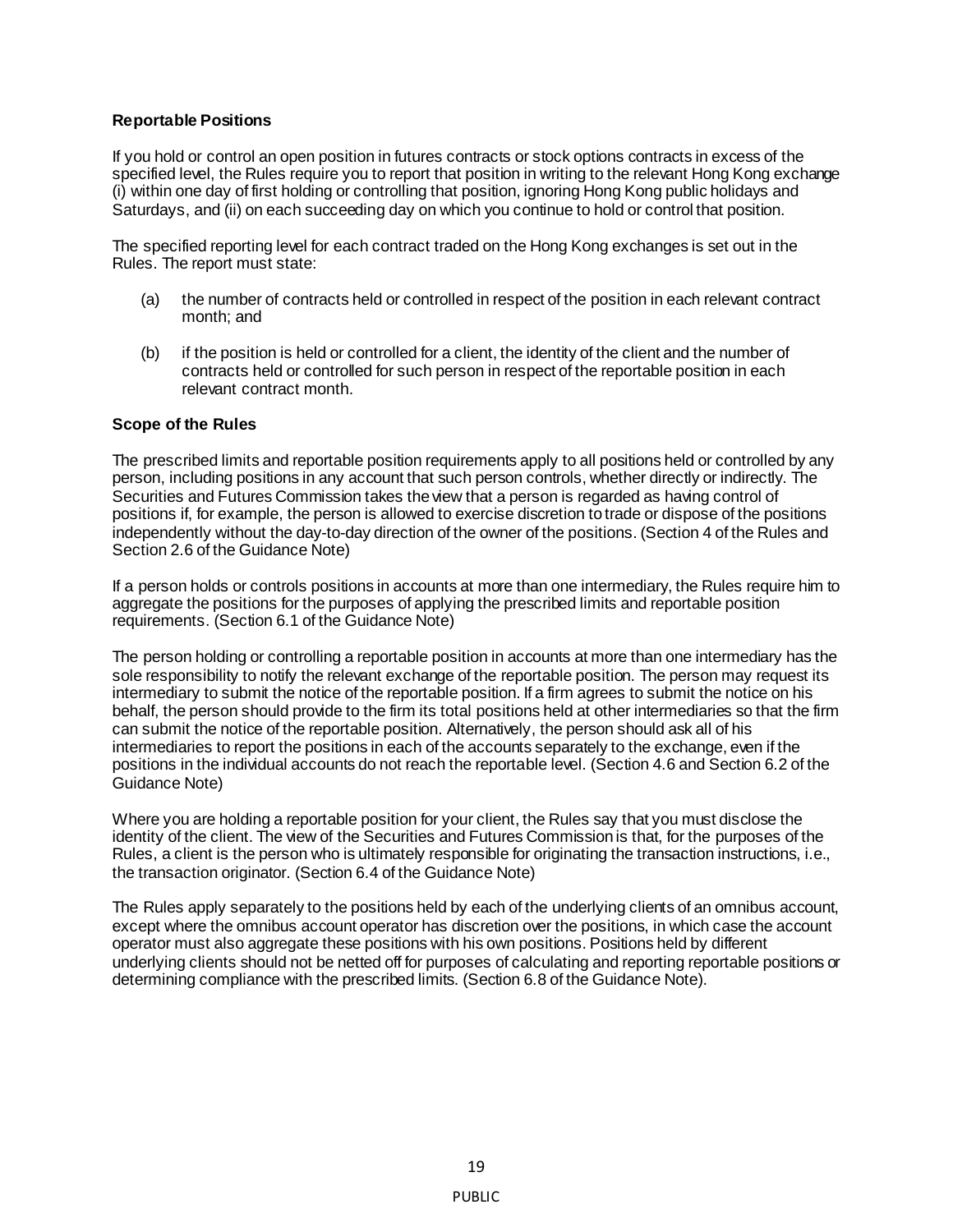# **UNIFORM NOTIFICATION REGARDING ACCESS TO MARKET DATA**

<span id="page-20-0"></span>As a market user you may obtain access to market data available through an electronic trading system, software or device that is provided or made available to you by a broker or an affiliate of such broker. This market data may include, with respect to products of an exchange (the "Exchange") or the products of third party participating exchanges (the "Participating Exchange") that are traded on or through the electronic trading platform of the Exchange, but is not limited to, "real time" or delayed market prices, opening and closing prices and ranges, high-low prices, settlement prices, estimated and actual volume information, bids or offers and the applicable sizes and numbers of such bids or offers.

You are hereby notified that this market data constitutes valuable confidential information that is the exclusive proprietary property of the applicable Exchange and is not within the public domain. Such market data may only be used for your firm's internal use. You may not, without the written authorization of the applicable Exchange, redistribute, sell, license, retransmit or otherwise provide the market data, internally or externally and in any format, by electronic or other means, including, but not limited to the Internet. Further, you may not, without the written authorization of the applicable Exchange, use market data of an Exchange (a) for purposes of determining any price, including any settlement price, for any futures product, options on futures product or other derivatives instrument traded on any exchange other than the applicable Exchange or a Participating Exchange or (b) in constructing or calculating the value of any index or indexed product. Additionally, you agree you will not, and will not permit any other individual or entity to, (x) use market data of an Exchange in any way so as to compete with such Exchange or to assist or allow a third party to compete with such Exchange or (y) use that portion of the market data of an Exchange which relates to any product of a Participating Exchange in any way so as to compete with that Participating Exchange or to assist or allow a third party to compete with such Participating Exchange.

You must provide upon request of the broker through which your firm has obtained access to market data of an Exchange, or upon request pf the applicable Exchange, information demonstrating your firm's use of the market data of such Exchange in accordance with this notification. Each applicable Exchange reserves the right to terminate the access of any market user to such market data for any reason. You also agree that you will cooperate with each Exchange with respect to which you have access to market data of that Exchange and permit each such Exchange reasonable access to your premises should such Exchange wish to conduct an audit or review connected to the distribution of market data of that Exchange.

NEITHER AN EXCHANGE, NOR ANY PARTICIPATING EXCHANGE, NOR THE BROKER, NOR THEIR RESPECTIVE MEMBERS, SHAREHOLDERS, DIRECTORS, OFFICERS, EMPLOYEES OR AGENTS, GUARANTEE THE TIMELINESS, SEQUENCE, ACCURACY OR COMPLETENESS OF THE DESIGNATED MARKET DATA, MARKET INFORMATION OR OTHER INFORMATION FURNISHED NOR THAT THE MARKET DATA HAVE BEEN VERIFIED. YOU AGREE THAT THE MARKET DATA AND OTHER INFORMATION PROVIDED IS FOR INFORMATION PURPOSES ONLY AND IS NOT INTENDED AS AN OFFER OR SOLICITATION WITH RESPECT TO THE PURCHASE OR SALE OF ANY SECURITY OR COMMODITY.

NEITHER AN EXCHANGE, NOR ANY PARTICIPATING EXCHANGE, NOR THE BROKER NOR THEIR RESPECTIVE MEMBERS, SHAREHOLDERS, DIRECTORS, OFFICERS, EMPLOYEES OR AGENTS, SHALL BE LIABLE TO YOU OR TO ANY OTHER PERSON, FIRM OR CORPORATION WHATSOEVER FOR ANY LOSSES, DAMAGES, CLAIMS, PENALTIES, COSTS OR EXPENSES (INCLUDING LOST PROFITS) ARISING OUT OF OR RELATING TO THE MARKET DATA IN ANY WAY, INCLUDING BUT NOT LIMITED TO, ANY DELAY, INACCURACIES, ERRORS OR OMISSIONS IN THE MARKET DATA OR IN THE TRANSMISSION THEREOF OR FOR NONPERFORMANCE, DISCONTINUANCE, TERMINATION OR INTERRUPTION OF SERVICE OR FOR ANY DAMAGES ARISING THEREFROM OR OCCASIONED THEREBY, DUE TO ANY CAUSE WHATSOEVER, WHETHER OR NOT RESULTING FROM NEGLIGENCE ON THEIR PART. IF THE FOREGOING DISCLAIMER AND WAIVER OF LIABILITY SHOULD BE DEEMED INVALID OR INEFFECTIVE, NEITHER AN EXCHANGE,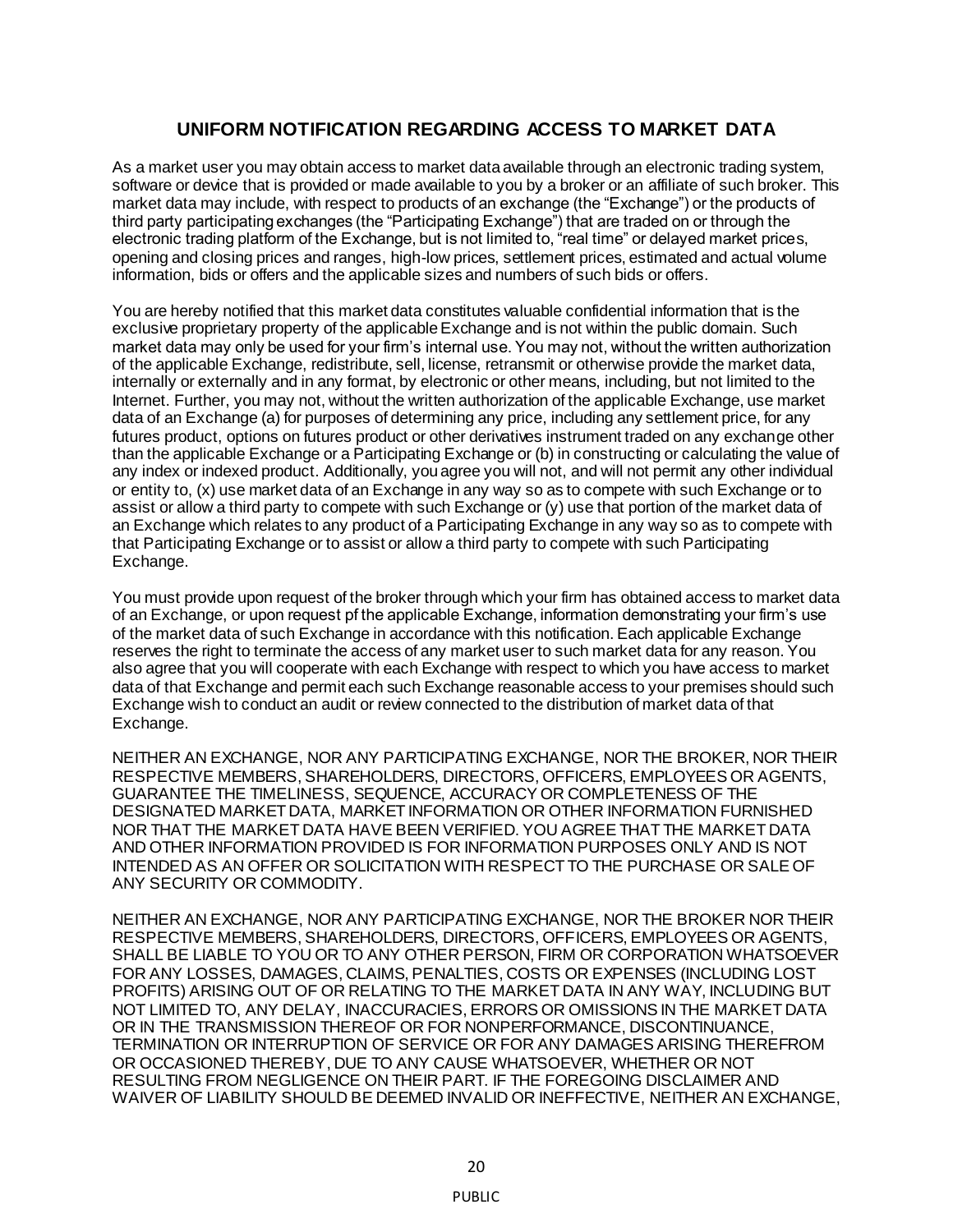NOR ANY PARTICIPATING EXCHANGE, NOR THE BROKER, NOR THEIR RESPECTIVE SHAREHOLDERS, MEMBERS, DIRECTORS, OFFICERS, EMPLOYEES OR AGENTS, SHALL BE LIABLE IN ANY EVENT, INCLUDING THEIR OWN NEGLIGENCE, BEYOND THE ACTUAL AMOUNT OF LOSS OR DAMAGE OR THE AMOUNT OF THE MONTHLY FEE PAID BY YOU TO SUCH BROKER, WHICHEVER IS LESS. YOU AGREE THAT NEITHER AN EXCHANGE, NOR ANY PARTICIPATING EXCHANGE, NOR THE BROKER NOR THEIR RESPECTIVE SHAREHOLDERS, MEMBERS, DIRECTORS, OFFICERS, EMPLOYEES OR AGENTS, SHALL BE LIABLE TO YOU OR TO ANY OTHER PERSON, FIRM OR CORPORATION WHATSOEVER FOR ANY INDIRECT, SPECIAL OR CONSEQUENTIAL DAMAGES, INCLUDING WITHOUT LIMITATION, LOST PROFITS, COSTS OF DELAY OR COSTS OF LOST OR DAMAGED DATA.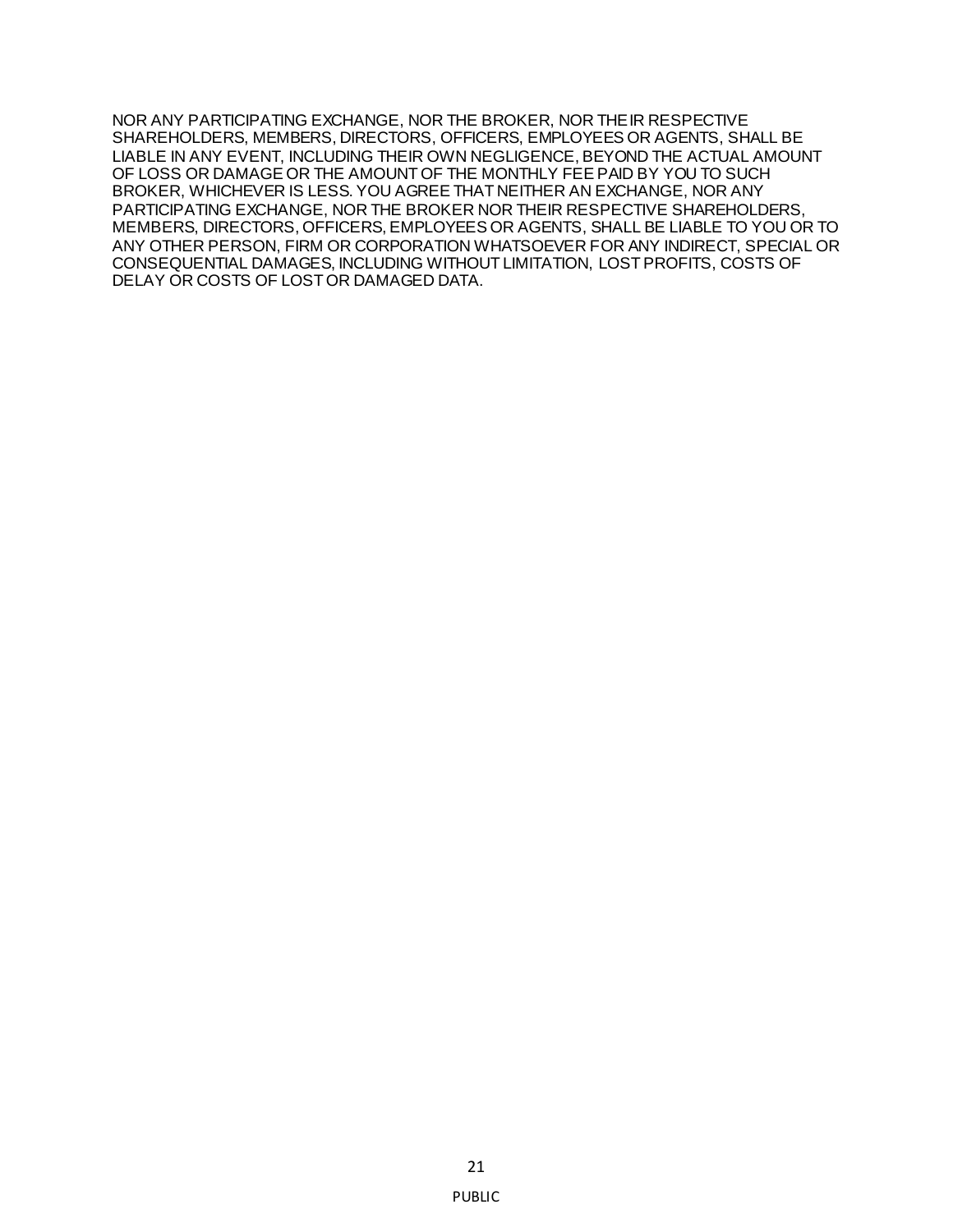# <span id="page-22-0"></span>**OTC CLEARED DERIVATIVES DISCLOSURE STATEMENTS LCH.CLEARNET LIMITED REQUIRED PROVISIONS**

Capitalized terms used in this Schedule shall have the meaning specified in the LCH FCM Rulebook. For purposes of this Schedule, the term "FCM Client" shall mean "Customer" (as defined in the Agreement). FCM Client hereby acknowledges and agrees that:

- (a) the services provided by the Clearing House with regard to the FCM SwapClear Clearing Services will be subject to and governed by the FCM Rulebook and the FCM Default Management Process Agreement between the Clearing House and the FCM Clearing Member. The FCM Client agrees that it shall not act so as to cause – whether directly or indirectly – any breach of the FCM Rulebook or the FCM Default Management Process Agreement. The provisions of the amended text of FCM Regulation 26 (Exclusion of Liability) of the FCM Rulebook set out below shall apply mutatis mutandis as though entered into by the FCM Client directly with the Clearing House;
- (b) the FCM Client understands, acknowledges and agrees that all transactions between the FCM Client and its FCM Clearing Member resulting in the registration of FCM SwapClear Contracts on behalf of FCM Client will be governed by the FCM Regulations and FCM Client agrees to be bound by such Regulations with respect to such transactions in all respects. Without limitation of the foregoing, FCM Client understands, acknowledges and agrees that, at the time that an FCM SwapClear Contract is registered in the name of its FCM Clearing Member on behalf of an FCM Client, the FCM Client will be deemed to be bound by the relevant FCM SwapClear Contract on the terms entered into between the FCM Clearing Member and the Clearing House, automatically and without any further action by such FCM Clearing Member or FCM Client, which such terms shall, without limitation, incorporate all applicable terms of the FCM Regulations and Schedule A thereto;
- (c) the Clearing House deals only with its FCM Clearing Members and FCM Client will have no right or authority to deal directly with the Clearing House, including but not limited to in connection with the matters addressed herein. FCM Client shall deal only with its FCM Clearing Member in connection with all FCM SwapClear Contracts cleared on FCM Client's behalf through the Clearing House;
- (d) upon the default of an FCM Clearing Member, if the Clearing House is required to do so by any Regulatory Body or applicable laws or regulations or determines in its discretion that it is necessary for its protection, the Clearing House will close out and terminate the FCM SwapClear Contracts entered into by that FCM Clearing Member in respect of the FCM Client and will not transfer or otherwise reestablish such positions;
- (e) the FCM Client will not be entitled to instruct the Clearing House to act or omit to act in any manner at any time prior to the default of the relevant FCM Clearing Member;
- (f) the FCM Client will not be entitled to any information from the Clearing House as to any balance held by the Clearing House for any person at any time;
- (g) the Clearing House will not hold any assets transferred to it in trust for any person;
- (h) where the FCM Clearing Member provides securities to the Clearing House as collateral (the Securities), the FCM Client will not be entitled to assert any equitable or other claim to any such Securities in circumstances where the assertion of such a claim would delay or inhibit the disposal by the Clearing House of such Securities and/or the application of the proceeds of sale of such Securities in accordance with the provisions of the FCM Rulebook; and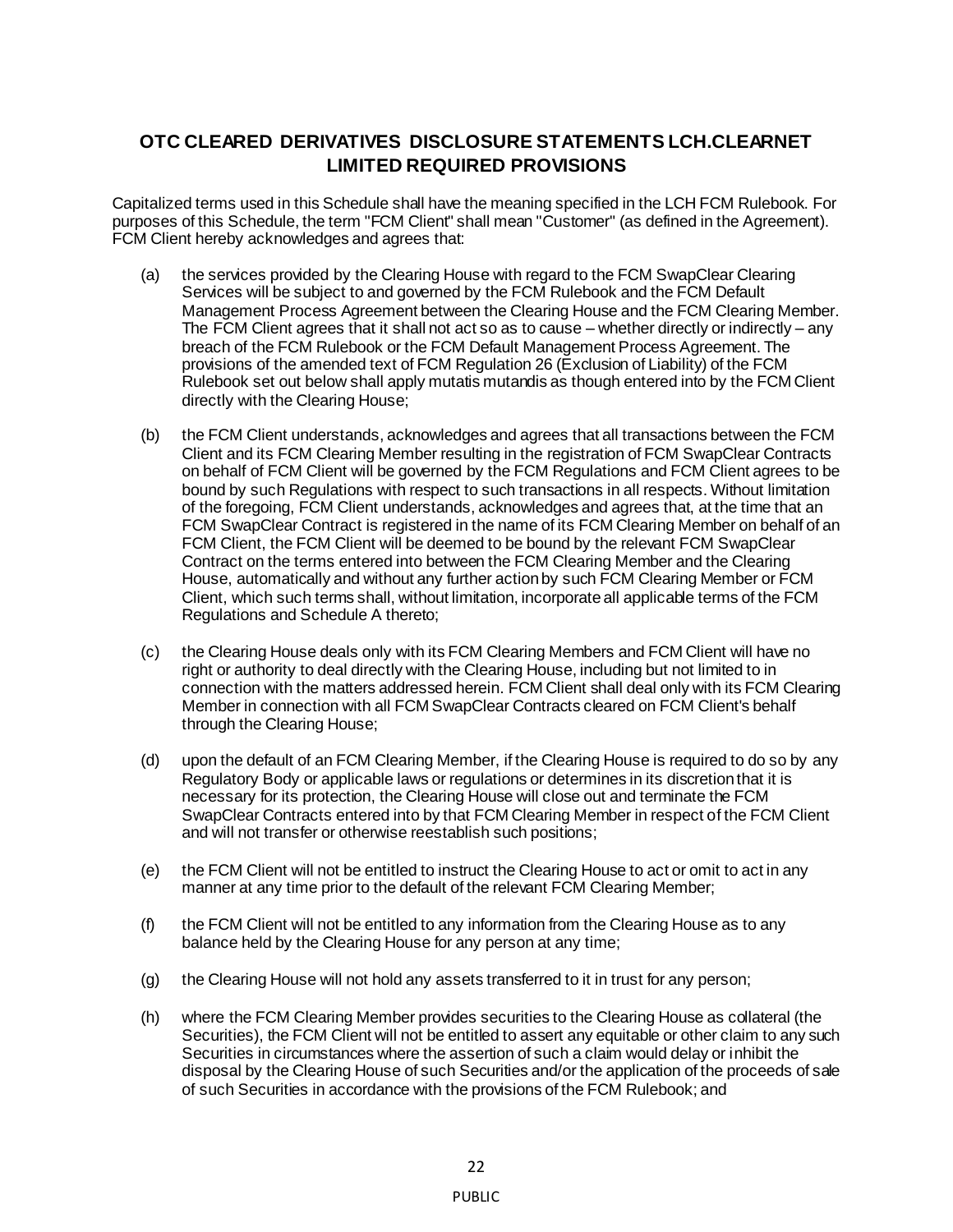(i) an FCM Clearing Member has such FCM Client's unconditional consent to furnish or deposit to or with the Clearing House as cover for the purposes of the FCM Regulations any securities or other assets of such FCM Client in the FCM Clearing Member's possession, and to repledge such property to the Clearing House.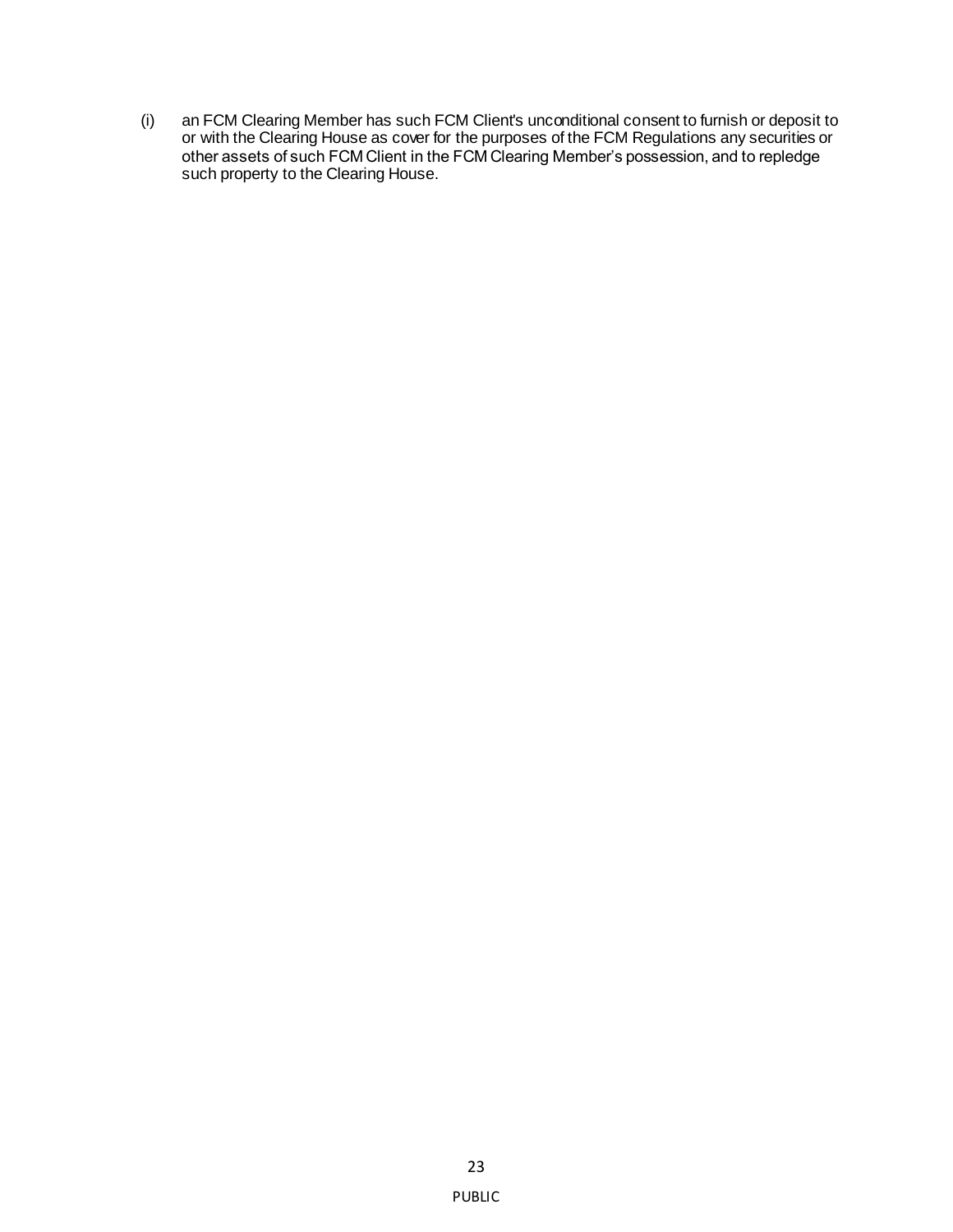# **DISCLOSURE OF DCO RULES FOR CLEARED SWAPS CUSTOMERS**

<span id="page-24-0"></span>Each derivatives clearing organization is required to have rules that govern the use of Cleared Swaps Customer Collateral, and the transfer, neutralization of risks, and liquidation of Cleared Swaps in the event of a default by a futures commission merchant relating to a Cleared Swaps Customer Account.

In compliance with CFTC Rule 22.16 (17 CFR 22.16), we are providing you with the URL links to the rules of the relevant derivatives clearing organizations. Please note that such rules and the URL links are susceptible to change. If you encounter difficulty accessing these rules, please contact your HSBC Representative for an updated URL link.

<http://www.cmegroup.com/rulebook/CME/index.html/>

[https://www.theice.com/publicdocs/clear\\_credit/ICE\\_Clear\\_Credit\\_Rules.pdf](https://www.theice.com/publicdocs/clear_credit/ICE_Clear_Credit_Rules.pdf)

<http://www.lch.com/rules-regulations/rulebooks/ltd>

**THE INCLUSION OF A DERIVATIVES CLEARING ORGANIZATION ON THIS LIST DOES NOT MEAN THAT YOUR ACCOUNT IS ELIGIBLE TO CLEAR ANY OR ALL PRODUCTS ON THAT DERIVATIVES CLEARING ORGANIZATION. SHOULD YOU REQUIRE ADDITIONAL INFORMATION OR HAVE ANY QUESTIONS CONCERNING THE BELOW, PLEASE CONTACT YOUR HSBC REPRESENTATIVE.**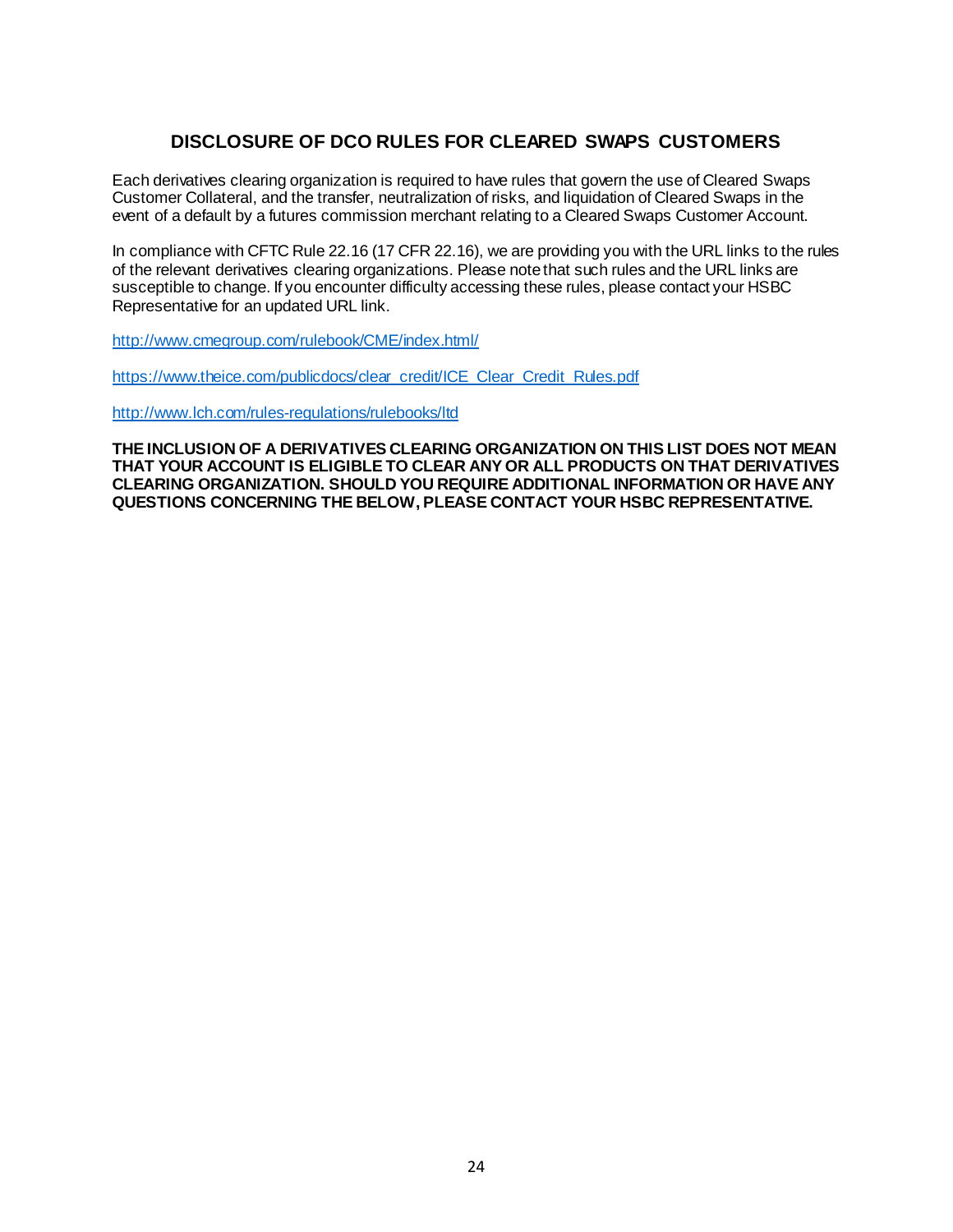# <span id="page-25-0"></span>**SECURITIES FINANCING TRANSACTION REGULATION INFORMATION STATEMENT**

**THE FOLLOWING INFORMATION STATEMENT IS APPLICABLE TO ALL EU CLEARING CLIENTS WHERE HSBC SECURITIES (USA) INC. IS ACTING AS A FUTURES COMMISSION MERCHANT ('FCM'). PLEASE SEE APPENDIX 3, WHICH COVERS A CUSTOMER RELATIONSHIP WITH A U.S. FCM.**



### **Information Statement in accordance with Article 15 of the Securities Financing Transactions Regulation Published on 13th May 2016**

**This Information Statement is provided for information purposes only and does not amend or supersede the express terms of any Transaction, Collateral Arrangement or any rights or obligations you may have under applicable law, create any rights or obligations, or otherwise affect your or our liabilities and obligations.**

**The Information Statement with Appendices 1 and 2 has been prepared by the International Swaps and Derivatives Association, Inc., the Association for Financial Markets in Europe, the Futures Industry Association, Inc., the International Capital Market Association and the International Securities Lending Association. Appendix 3 has been prepared by the International Swaps and Derivatives Association, Inc., the Association for Financial Markets in Europe, the Futures Industry Association, Inc. and SIFMA.**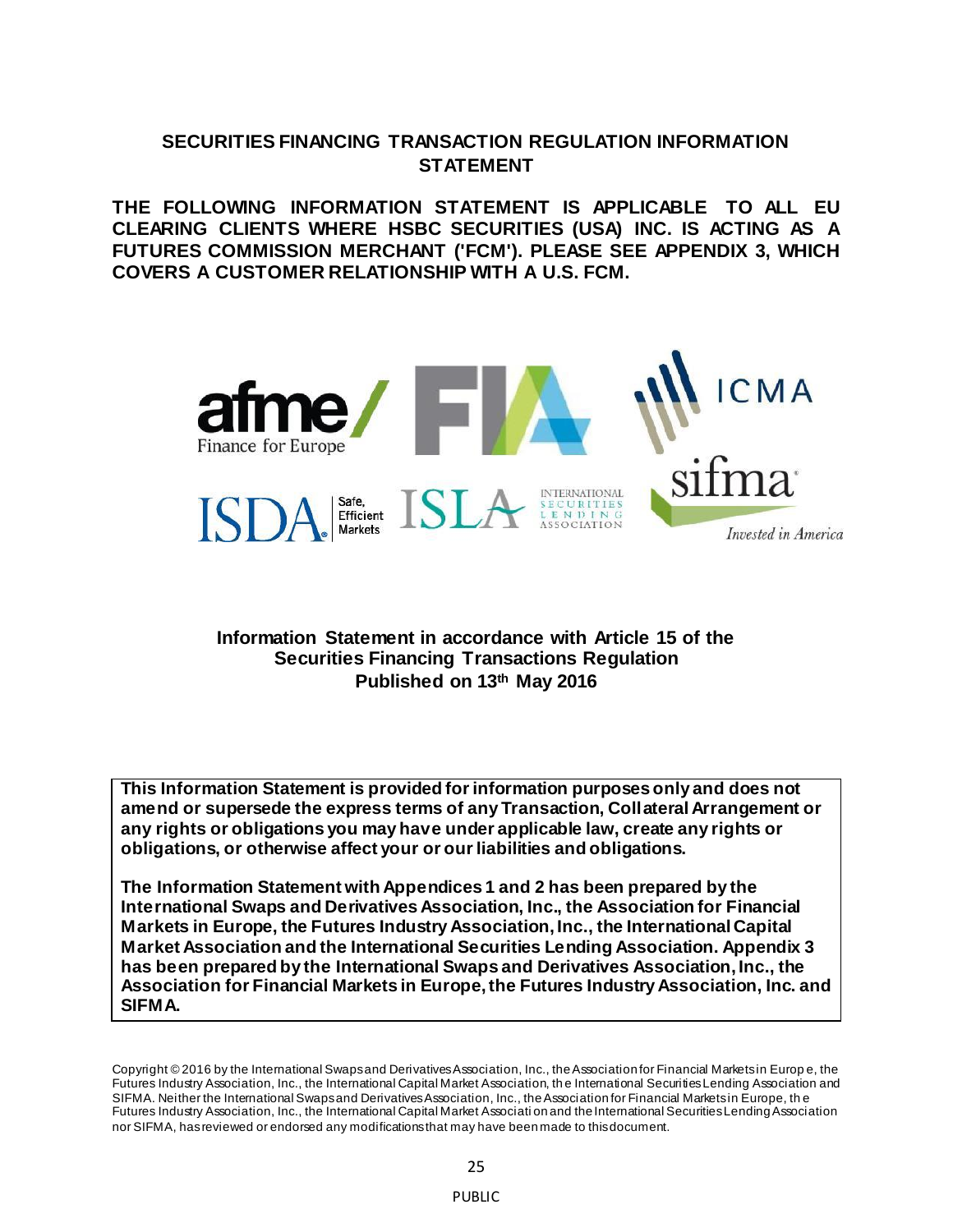### **1. Introduction**

You have received this Information Statement because you have entered into or may hereafter enter into one or more title transfer collateral arrangements or security collateral arrangements containing a right of use (together, "**Collateral Arrangements**") with us.

This Information Statement has been prepared to comply with Article 15 of the Securities Financing Transactions Regulation by informing you of the general risks and consequences that may be involved in consenting to a right of use of collateral provided under a security collateral arrangement or of concluding a title transfer collateral arrangement ("**Re-use Risks and Consequences**"). The information required to be provided to you pursuant to Article 15 of the Securities Financing Transactions Regulation relates only to Re-use Risks and Consequences, and so this Information Statement does not address any other risks or consequences that may arise as a result of your particular circumstances or as a result of the terms of particular Transactions.

This Information Statement is not intended to be, and should not be relied upon as, legal, financial, tax, accounting or other advice. Unless otherwise expressly agreed in writing, we are not providing you with any such legal, financial, tax, accounting or other advice and you should consult your own advisors for advice on consenting to a right of use of collateral provided under a security collateral arrangement or on concluding a title transfer collateral arrangement, including the impact on your business and the requirements of, and results of, entering into any Transaction.

Appendix 2 sets out an indicative (but not exhaustive) list of types of agreement that may constitute Collateral Arrangements.

Appendix 3 sets out alternative disclosures that are applicable if we are (1) a U.S. broker-dealer or futures commission merchant or (2) a U.S. bank or U.S. branch or agency office of a non-U.S. bank. In this Information Statement:

- "we", "our", "ours" and "us" refer to the provider of this Information Statement that may conduct Transactions with you (or, where we are acting on behalf of another person, including where that person is an affiliate, that person);
- "you", "your" and "yours" refer to each of the persons to which this Information Statement is delivered or addressed in connection with entering into, continuing, executing or agreeing upon the terms of Transactions with us (or, where you are acting on behalf of other persons, each of those persons);
- "right of use" means any right we have to use, in our own name and on our own account or the account of another counterparty, financial instruments received by us by way of collateral under a security collateral arrangement between you and us;
- "Securities Financing Transactions Regulation" means Regulation (EU) 2015/2365 of the European Parliament and of the Council of 25 November 2015 on transparency of securities financing transactions and of reuse and amending Regulation (EU) No 648/2012 (as amended from time to time);
- "Transaction" means a transaction entered into, executed or agreed between you and us under which you agree to provide financial instruments as collateral, either under a security collateral arrangement or under a title transfer collateral arrangement;

Copyright © 2016 by the International Swaps and Derivatives Association, Inc., the Association for Financial Markets in Europ e, the Futures Industry Association, Inc., the International Capital Market Association, the International Securities Lending Associ ation and SIFMA. Neither the International Swaps and Derivatives Association, Inc., the Association for Financial Markets in Europe, the Futures Industry Association, Inc., the International Capital Market Association and the International Securities Lending Association nor SIFMA, has reviewed or endorsed any modifications that may have been made to this document.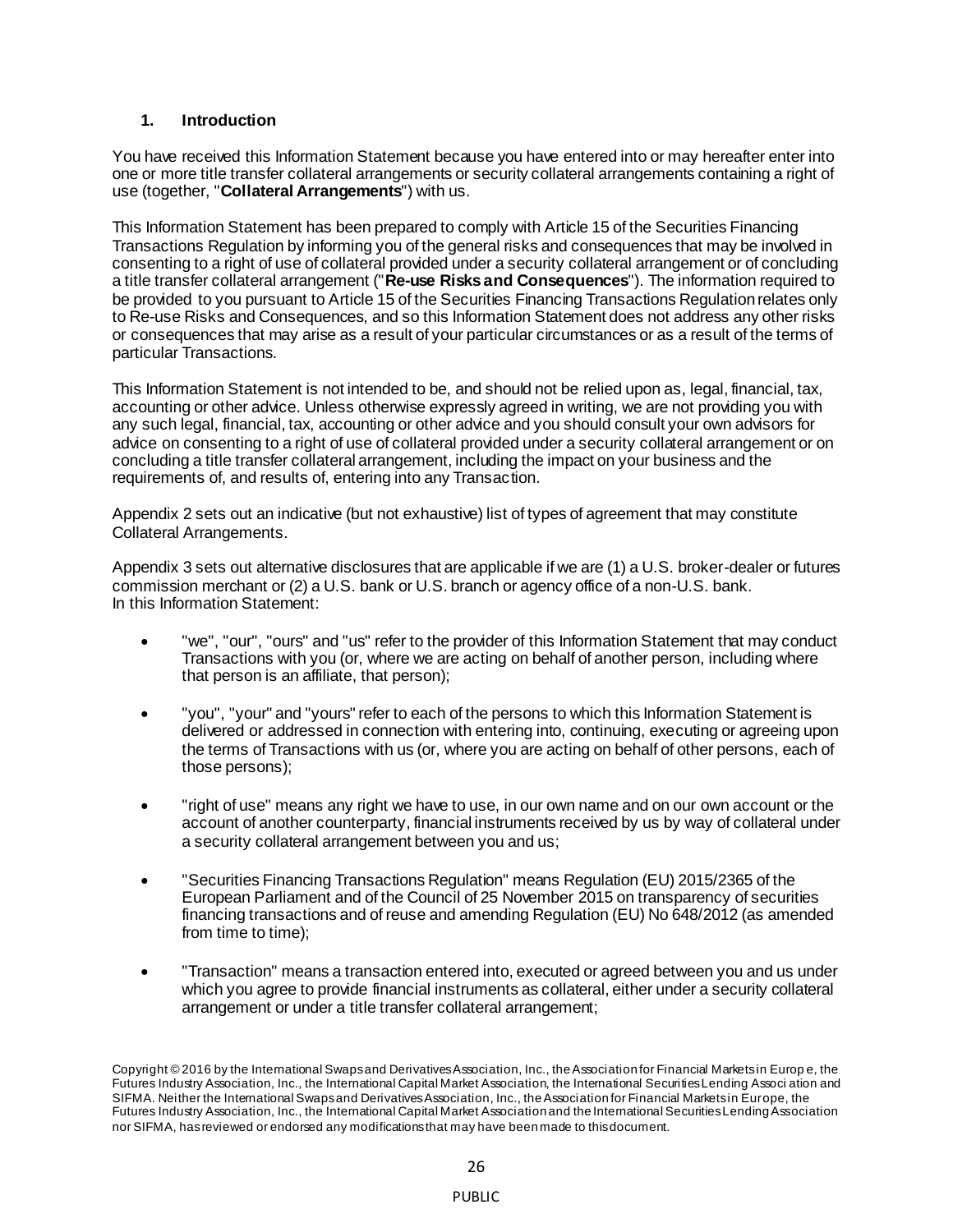"financial instruments", "security collateral arrangement" and "title transfer collateral arrangement" have the meaning given to those terms in the Securities Financing Transactions Regulation. These are set out in Appendix 1 for reference.

#### **2. Re-use Risks and Consequences**

- a) Where you provide financial instruments to us under a title transfer collateral arrangement or if we exercise a right of use in relation to any financial instruments that you have provided to us by way of collateral under a security collateral arrangement containing a right of use, we draw your attention to the following Re-use Risks and Consequences:<sup>1</sup>
	- i. your rights, including any proprietary rights that you may have had, in those financial instruments will be replaced by an unsecured contractual claim for delivery of equivalent financial instruments subject to the terms of the relevant Collateral Arrangement;
	- ii. those financial instruments will not be held by us in accordance with client asset rules, and, if they had benefited from any client asset protection rights, those protection rights will not apply (for example, the financial instruments will not be segregated from our assets and will not be held subject to a trust);
	- iii. in the event of our insolvency or default under the relevant agreement your claim against us for delivery of equivalent financial instruments will not be secured and will be subject to the terms of the relevant Collateral Arrangement and applicable law and, accordingly, you may not receive such equivalent financial instruments or recover the full value of the financial instruments (although your exposure may be reduced to the extent that you have liabilities to us which can be set off or netted against or discharged by reference to our obligation to deliver equivalent financial instruments to you);
	- iv. in the event that a resolution authority exercises its powers under any relevant resolution regime in relation to us any rights you may have to take any action against us, such as to terminate our agreement, may be subject to a stay by the relevant resolution authority and:
		- (a) your claim for delivery of equivalent financial instruments may be reduced (in part or in full) or converted into equity; or
		- (b) a transfer of assets or liabilities may result in your claim on us, or our claim on you, being transferred to different entities

although you may be protected to the extent that the exercise of resolution powers is restricted by the availability of set-off or netting rights;

v. as a result of your ceasing to have a proprietary interest in those financial instruments you will not be entitled to exercise any voting, consent or similar rights attached to the financial instruments, and even if we have agreed to

 $1$  As noted above, Appendix 3 sets forth the risks and consequences that may arise in connection with re-use of financial instruments by a U.S. broker-dealer, U.S. futures commission merchant, or U.S. bank or U.S. branch or agency office of a non -U.S. bank.

Copyright © 2016 by the International Swaps and Derivatives Association, Inc., the Association for Financial Markets in Europ e, the Futures Industry Association, Inc., the International Capital Market Association, the International Securities Lending Associ ation and SIFMA. Neither the International Swaps and Derivatives Association, Inc., the Association for Financial Markets in Europe, the Futures Industry Association, Inc., the International Capital Market Association and the International Securities Lending Association nor SIFMA, has reviewed or endorsed any modifications that may have been made to this document.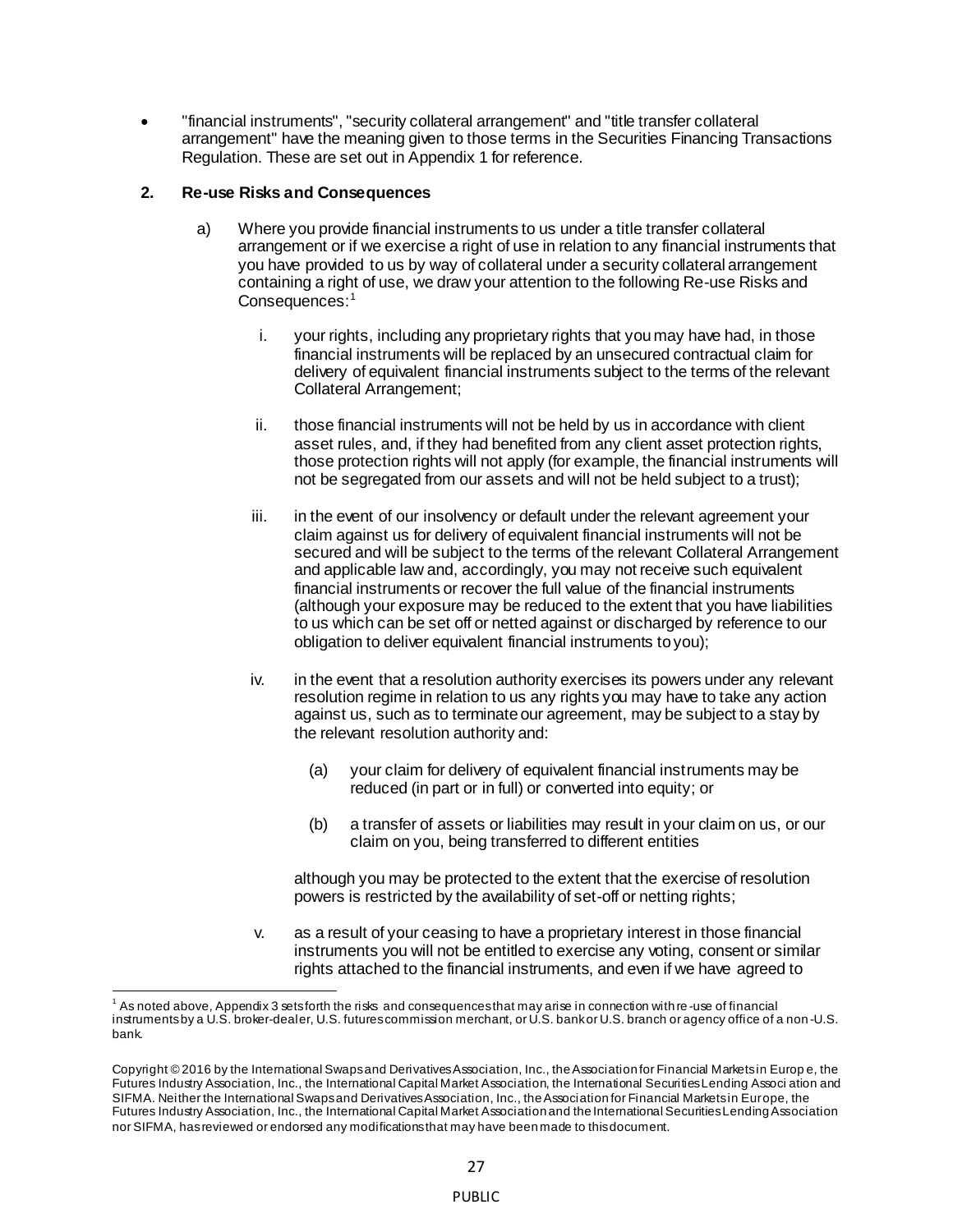exercise voting, consent or similar rights attached to any equivalent financial instruments in accordance with your instructions or the relevant Collateral Arrangement entitles you to notify us that the equivalent financial instruments to be delivered by us to you should reflect your instructions with respect to the subject matter of such vote, consent or exercise of rights, in the event that we do not hold and are not able to readily obtain equivalent financial instruments, we may not be able to comply (subject to any other solution that may have been agreed between the parties);

- vi. in the event that we are not able to readily obtain equivalent financial instruments to deliver to you at the time required: you may be unable to fulfil your settlement obligations under a hedging or other transaction you have entered into in relation to those financial instruments; a counterparty, exchange or other person may exercise a right to buy-in the relevant financial instruments; and you may be unable to exercise rights or take other action in relation to those financial instruments;
- vii. subject to any express agreement between you and us, we will have no obligation to inform you of any corporate events or actions in relation to those financial instruments;
- viii. you will not be entitled to receive any dividends, coupon or other payments, interests or rights (including securities or property accruing or offered at any time) payable in relation to those financial instruments, although the express written terms of the relevant Collateral Arrangement or Transaction may provide for you to receive or be credited with a payment by reference to such dividend, coupon or other payment (a "manufactured payment");
- ix. the provision of title transfer collateral to us, our exercise of a right of use in respect of any financial collateral provided to us by you and the delivery by us to you of equivalent financial instruments may give rise to tax consequences that differ from the tax consequences that would have otherwise applied in relation to the holding by you or by us for your account of those financial instruments;
- x. where you receive or are credited with a manufactured payment, your tax treatment may differ from your tax treatment in respect of the original dividend, coupon or other payment in relation to those financial instruments.
- b) Where we provide you with clearing services (whether directly as a clearing member or otherwise), we draw your attention to the following additional Re-use Risks and Consequences:
	- i. if we are declared to be in default by an EU central counterparty ("**EU CCP**") the EU CCP will try to transfer ("**port**") your transactions and assets to another clearing broker or, if this cannot be achieved, the EU CCP will terminate your transactions;
	- $ii.$  in the event that other parties in the clearing structure default (e.g., a central counterparty, a custodian, settlement agent or any clearing broker that we may instruct) you may not receive all of your assets back and your rights may differ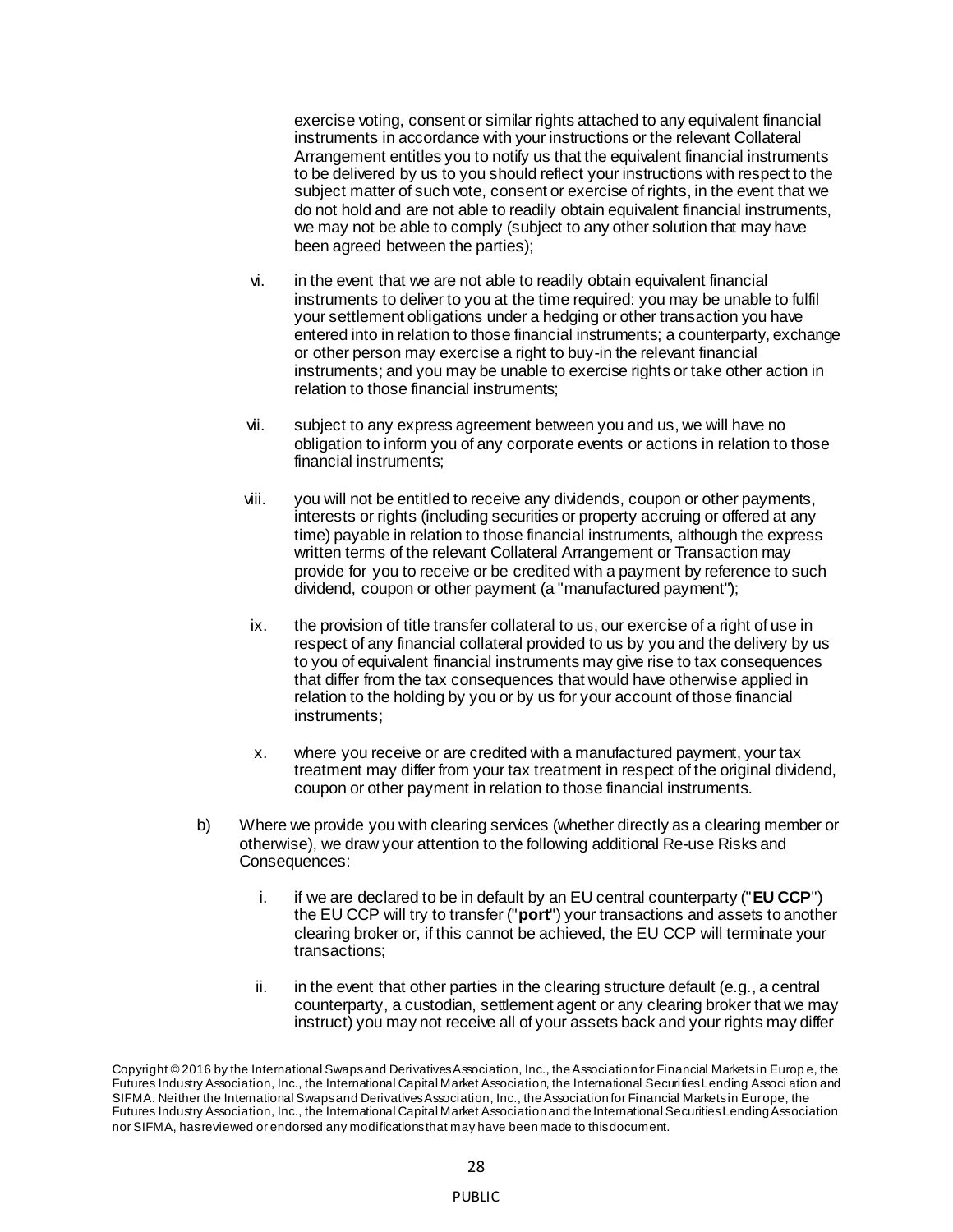depending on the law of the country in which the party is incorporated (which may not necessarily be English law) and the specific protections that that party has put in place;

iii. in some cases a central counterparty may benefit from legislation which protects actions it may take under its default rules in relation to a defaulting clearing member (e.g., to port transactions and related assets) from being challenged under relevant insolvency law.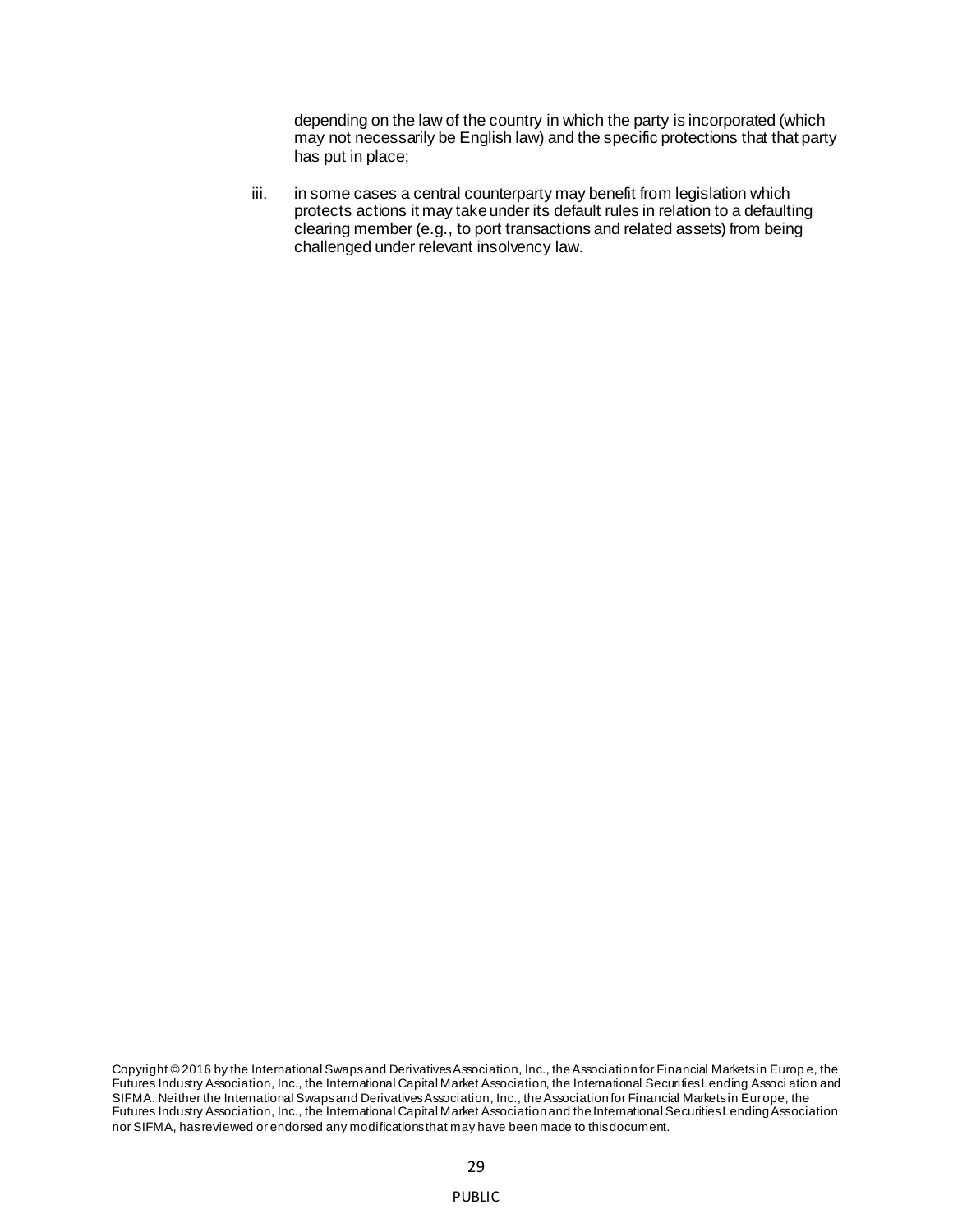# **Appendix 1**

Defined terms for the purposes of the Securities Financing Transactions Regulation:

"**financial instrument**" means the instruments set out in Section C of Annex I to Directive 2014/65/EU on markets in financial instruments, and includes without limitation:

- 1) Transferable securities;<br>2) Money-market instrume
- Money-market instruments;
- 3) Units in collective investment undertakings.

"**title transfer collateral arrangement**" means an arrangement, including repurchase agreements, under which a collateral provider transfers full ownership of financial collateral to a collateral taker for the purpose of securing or otherwise covering the performance of relevant financial obligations.

"**security collateral arrangement**" means an arrangement under which a collateral provider provides financial collateral by way of security in favour of, or to, a collateral taker, and where the full ownership of the financial collateral remains with the collateral provider when the security right is established.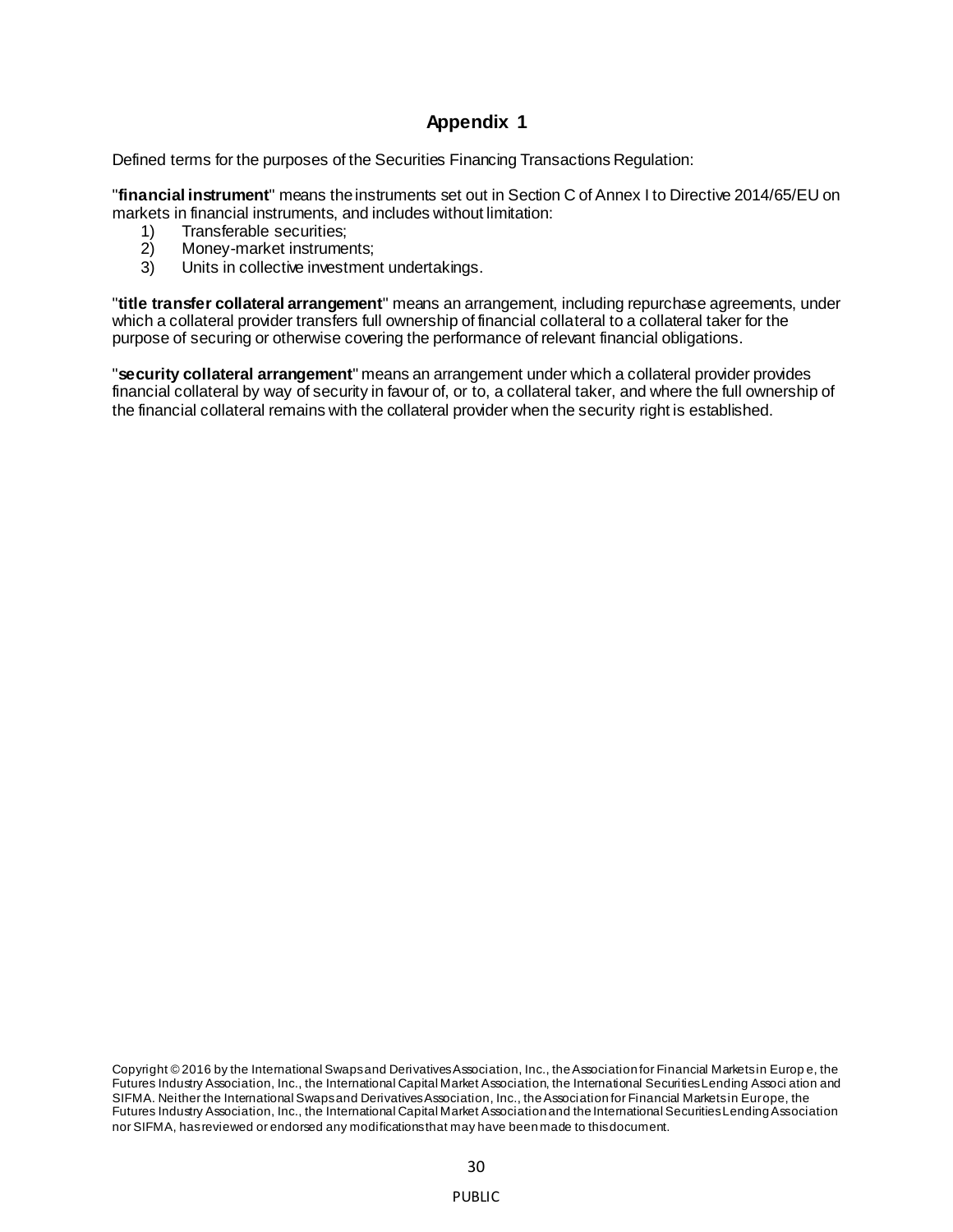# **Appendix 2**

We have set out below examples of the types of agreements to which this Information Statement applies. These examples are for illustrative purposes only and should not be relied upon as a legal determination of the characterisation of each agreement. The fact that an agreement is grouped with Title Transfer Collateral Agreements below does not preclude its characterisation as a Security Collateral Arrangement with a right of use and vice versa. Moreover, the characterization of an agreement may be different under U.S. and European law.

Title Transfer Collateral Arrangement

Such arrangements may include without limitation:

- Overseas Securities Lender's Agreement
- Global Master Securities Lending Agreement
- Global Master Repurchase Agreement
- SIFMA Master Repurchase Agreement
- An ISDA Master Agreement incorporating an English Law ISDA Credit Support Annex
- An ISDA/FIA Client Cleared OTC Derivatives Addendum which provides for title transfer collateral arrangements and in particular where entered into in connection with an English law governed ISDA Master Agreement which includes the English law CSA Collateral Terms as set out in Appendix 1 thereto, or when entered into in connection with a relevant FIA client clearing agreement
- Master Gilt Edged Stock Lending Agreement
- Master Equity and Fixed Interest Stock Lending Agreement
- Prime brokerage agreements which provide for title transfer collateral arrangements
- FIA client clearing agreements for exchange traded and other cleared derivatives which provide for title transfer collateral arrangements
- FIA Clearing Module which provides for title transfer collateral arrangements
- Any bespoke agreements granting security by way of transfer of title to the secured party

Security Collateral Arrangement containing a right of use

Such arrangements may include without limitation:

- An ISDA Master Agreement incorporating a New York Law ISDA Credit Support Annex
- An ISDA/FIA Client Cleared OTC Derivatives Addendum which provides for security collateral arrangements and in particular where entered into in connection a New York law governed ISDA Master Agreement including the New York law CSA Collateral Terms as set out in Appendix 2 thereto, or when entered into in connection with a relevant FIA client clearing agreement
- An ISDA Master Agreement in respect of which an English Law ISDA Credit Support Deed incorporating a right of use is a credit support document
- Prime brokerage agreements which provide for the creation of security over financial instruments
- FIA client clearing agreements for exchange traded and other cleared derivatives which provide for a creation of security over financial instruments
- FIA Clearing Module which provides for a creation of security over financial instruments
- Security arrangements in relation to margin loan documentation and associated custody agreements

Copyright © 2016 by the International Swaps and Derivatives Association, Inc., the Association for Financial Markets in Europ e, the Futures Industry Association, Inc., the International Capital Market Association, the International Securities Lending Associ ation and SIFMA. Neither the International Swaps and Derivatives Association, Inc., the Association for Financial Markets in Europe, the Futures Industry Association, Inc., the International Capital Market Association and the International Securities Lending Association nor SIFMA, has reviewed or endorsed any modifications that may have been made to this document.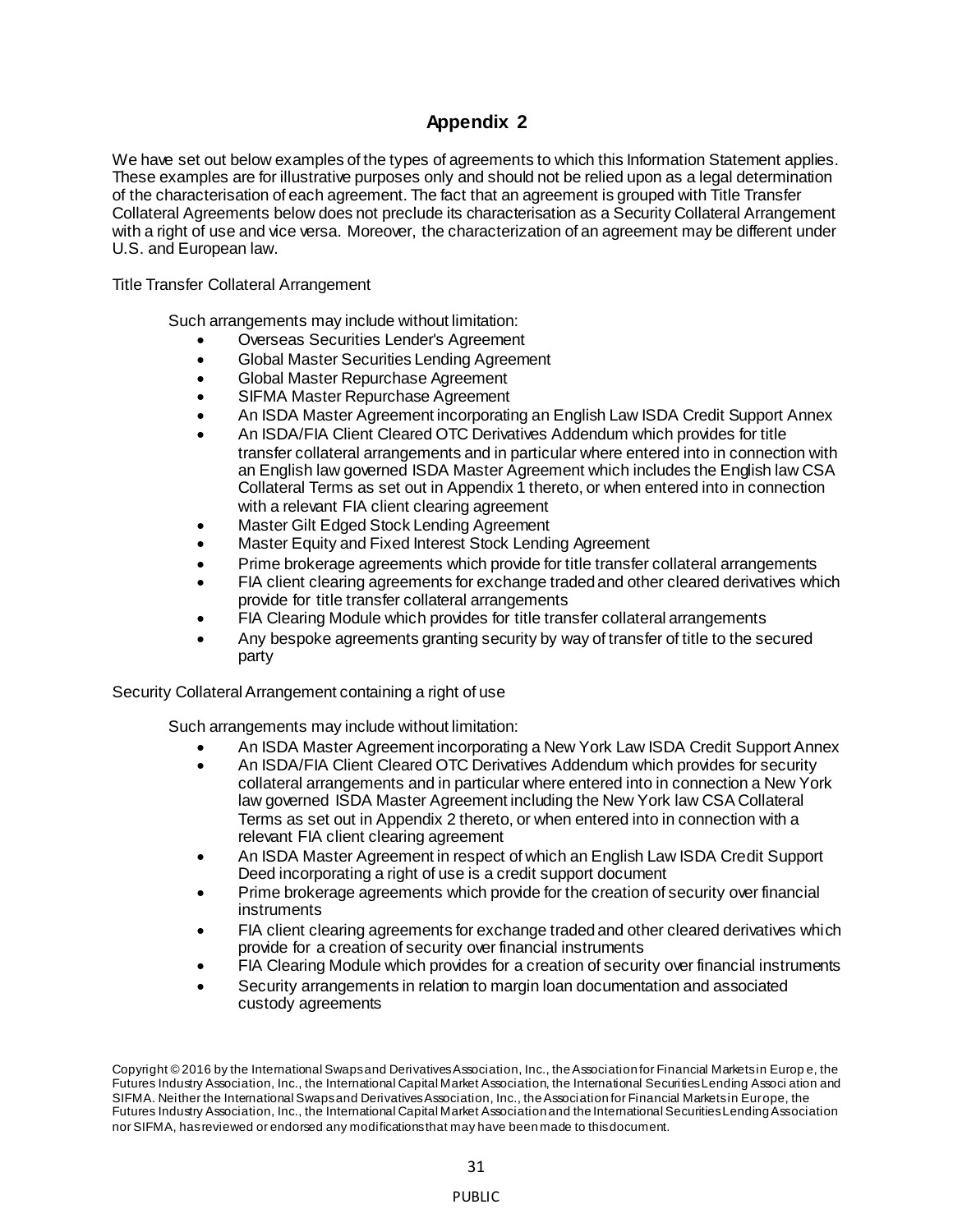- SIFMA Master Securities Lending Agreement (this agreement is generally a security collateral arrangement with respect to collateral delivered to the lender; the borrower takes title to the borrowed securities)
- Any bespoke security agreements creating security in respect of financial instruments with rehypothecation rights or a right of use over the financial instruments in favour of the secured party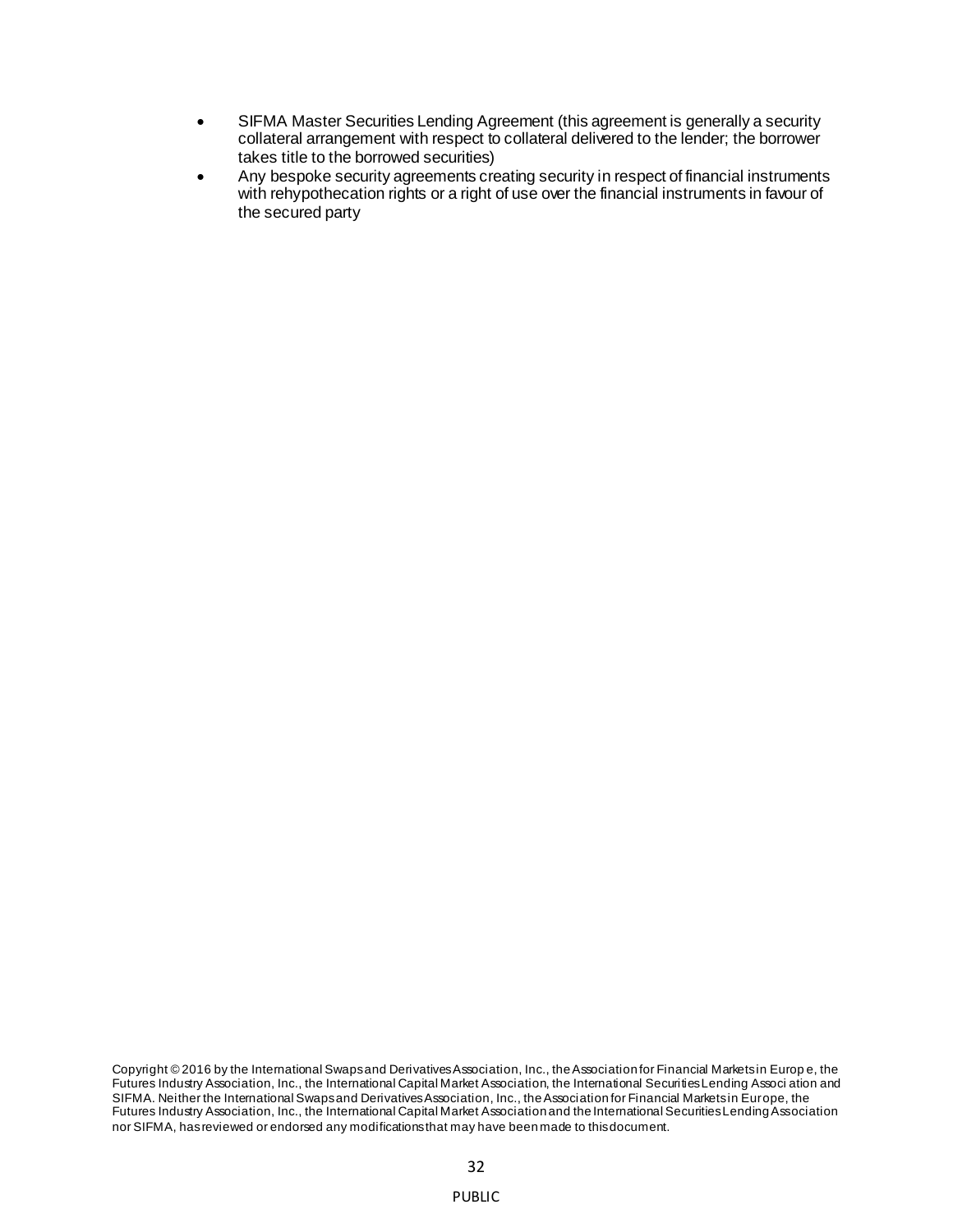### **Appendix 3**

### **U.S. BROKER-DEALER, U.S. FUTURES COMMISSION MERCHANT, or U.S. BANK:**

This Appendix describes the Re-use Risks and Consequences that may arise under Collateral Arrangements with a bank chartered under U.S. federal or state law, a U.S. branch or agency office of a non-U.S. bank (any such bank, branch, or agency office, a "**U.S. banking organization**"), a U.S. entity that is registered as a broker-dealer with the U.S. Securities and Exchange Commission ("**brokerdealer**"), or a U.S. entity that is registered as a futures commission merchant with the Commodity Futures Trading Commission ("**FCM**"). A single U.S. entity can operate, and be regulated, as both a broker-dealer and an FCM, but it remains subject to separate regulatory requirements with respect to its separate activities.

U.S. law draws a distinction between financial instruments delivered to a broker-dealer or FCM and treated as customer assets ("**Customer Assets**"), financial instruments held by a U.S. banking organization in a trust or custodial capacity ("**Custodial Assets**"), and financial instruments delivered or pledged to a U.S. banking organization, broker-dealer, or FCM in a principal (non-customer) capacity ("**Non-Customer Assets**"). Customer Assets held by a broker-dealer or FCM are subject to mandatory segregation requirements under the rules of the SEC and CFTC, respectively, and special-purpose insolvency regimes under which segregated assets, *i.e.*, Customer Assets and cash required to be held in segregated accounts, are distributed to customers. Custodial Assets held by a U.S. banking organization are generally segregated on an account- or customer-specific basis, while in some circumstances brokerdealers and FCMs are permitted to segregate Customer Assets on an omnibus basis for all customers.

Financial instruments held in a securities account at a broker-dealer or delivered to an FCM as margin (or "performance bond") for a cleared derivative generally constitute Customer Assets. On the other hand, securities delivered to us under a repurchase or securities lending agreement generally do not constitute Customer Assets. If, with respect to Customer Assets received by us as a broker-dealer, you separately agree to lend financial instruments to us under a securities lending agreement, or agree to sell financial instruments to us under a repurchase agreement, then the financial instruments are removed from your account and are no longer eligible for customer protection. Any financial instruments delivered to us under such transactions are Non-Customer Assets. *If you are uncertain whether a financial instrument pledged or delivered to us is a Customer Asset, please obtain legal advice.*

With respect to Customer Assets received by us as an FCM in connection with your CFTC-regulated transactions, we generally cannot use such Customer Assets other than to margin, guarantee or secure those transactions. That is, we may transfer such assets to segregated or secured accounts established by us with banks, clearing houses and clearing brokers, which acknowledge, via rules or written agreements, that such Customer Assets are the property of the FCM's customers and can be utilized solely to margin, guarantee or secure customer transactions. In addition, an FCM may, pursuant to repurchase agreements, substitute such segregated Customer Assets, subject to very strict CFTC regulations, including the requirement that such substitution is made on a "delivery versus delivery" basis, and the market value of the substituted securities is at least equal to that of the Customer Assets being substituted. To the extent segregated assets were found to be insufficient to satisfy customer claims in full, customers would continue to have a claim against the proprietary assets of the FCM.

With respect to Customer Assets received by us as a broker-dealer in connection with your SECregulated transactions, we generally can use such Customer Assets only with your consent and subject to regulatory usage limits that are imposed both at the account level (by reference to the amount of your obligations to us) and across all customers (by reference to the amount of all customer obligations to us). The SEC requires that broker-dealers perform a daily valuation of Customer Assets (including related

Copyright © 2016 by the International Swaps and Derivatives Association, Inc., the Association for Financial Markets in Europ e, the Futures Industry Association, Inc., the International Capital Market Association, the International Securities Lending Associ ation and SIFMA. Neither the International Swaps and Derivatives Association, Inc., the Association for Financial Markets in Europe, the Futures Industry Association, Inc., the International Capital Market Association and the International Securities Lending Association nor SIFMA, has reviewed or endorsed any modifications that may have been made to this document.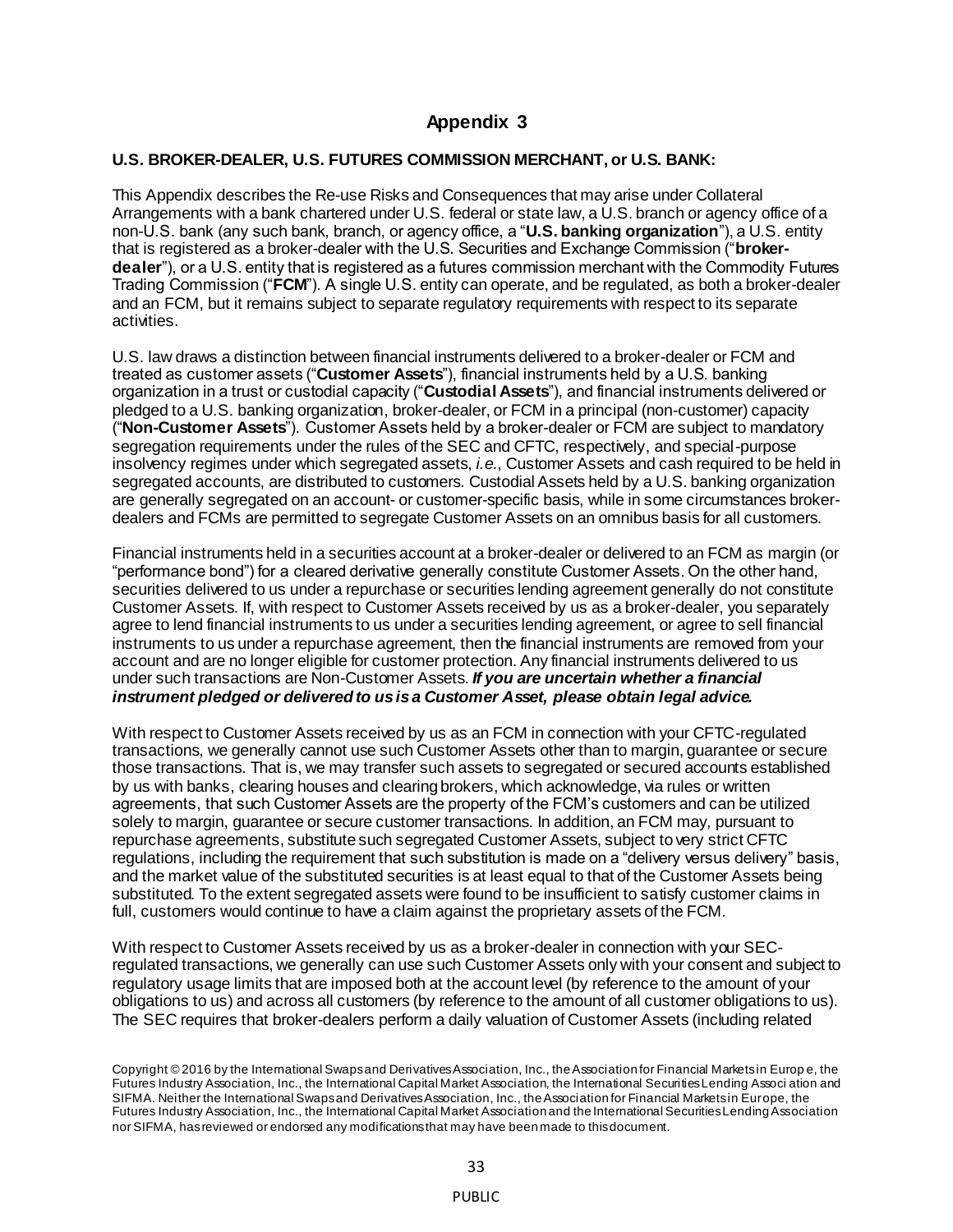customer obligations) and maintain in segregation either Customer Assets or cash or other high-grade assets such that the value of segregated assets will at all times exceed the value of all Customer Assets net of customer obligations to the broker-dealer. Further, to the extent segregated assets were to be insufficient to satisfy customer claims in full, customers would continue to have a claim against the proprietary assets of the broker-dealer.

Notwithstanding point (b) of paragraph 2 of Article 15 of the Securities Financing Transactions Regulation, when we use your Customer Assets, they continue to be included on your account statement reflecting their status as Customer Assets, and we may not identify to you the financial instruments that we have used.

If we are a broker-dealer or FCM, our exercise of our right to use Customer Assets has no effect on the nature of your property interest in the financial instruments or on your rights as a customer in the event of our insolvency. The amount of your customer claim in a broker-dealer or FCM insolvency proceeding is a function of the value of assets held in your account and the amount of your obligations to us, if any. In a broker-dealer or FCM insolvency proceeding, all customers generally receive the same pro rata share of their claims based on Customer Assets (and customer cash), regardless of whether their financial instruments were subject to use or were used by the broker-dealer or FCM. (In the case of an FCM insolvency, customers are separated into several account classes based on product type, and recoveries may vary across account classes. Customers within the same account class receive the same pro rata share of all customer claims within that class.)

In the insolvency of a U.S. banking organization, Custodial Assets are generally returned to their owners to the extent such assets are available for distribution. Your consent to our use of your financial instruments may prevent them from being treated as Custodial Assets, and it may jeopardize your right to obtain their return in the event of our insolvency.

Collateral Arrangements with respect to Non-Customer Assets can take a variety of forms with differing legal characterizations and practical consequences. Generally, a title transfer collateral arrangement entitles you only to a creditor claim for the return of your financial instruments. Under a security collateral arrangement, in some cases you may retain a property interest in the financial instruments delivered to us as collateral, but your property right (if any) may be subject to superior rights of our creditors or of a party to which we have transferred the financial instruments. Additionally, in the event of our insolvency, you may lose your property interest if you are unable to identify your property as distinct from our other assets, and our use of your financial instruments may impair your ability to do so.

This Appendix is not intended to provide a complete description of the treatment of Collateral Arrangements under U.S. law or the U.S. customer protection system, and you should not rely on it for that purpose.

If we are a U.S. broker-dealer, U.S. FCM, or U.S. banking organization, Sections 2(a)(i) through (v) of the Information Statement do not apply. Instead, where you provide financial instruments to us under a title transfer collateral arrangement or if we exercise a right of use in relation to any financial instruments that you have provided to us by way of collateral under a security collateral arrangement containing a right of use, we draw your attention to the following Re-use Risks and Consequences:

I. Risks in Connection with Financial Instruments That Are Customer Assets

If we are a U.S. broker-dealer or FCM and your financial instruments are Customer Assets, then we are permitted to use your financial instruments (i) to post as margin in respect of CFTC-regulated products with a clearing organization or other intermediary, and (ii) as otherwise permitted within the limits imposed

Copyright © 2016 by the International Swaps and Derivatives Association, Inc., the Association for Financial Markets in Europ e, the Futures Industry Association, Inc., the International Capital Market Association, the International Securities Lending Associ ation and SIFMA. Neither the International Swaps and Derivatives Association, Inc., the Association for Financial Markets in Europe, the Futures Industry Association, Inc., the International Capital Market Association and the International Securities Lending Association nor SIFMA, has reviewed or endorsed any modifications that may have been made to this document.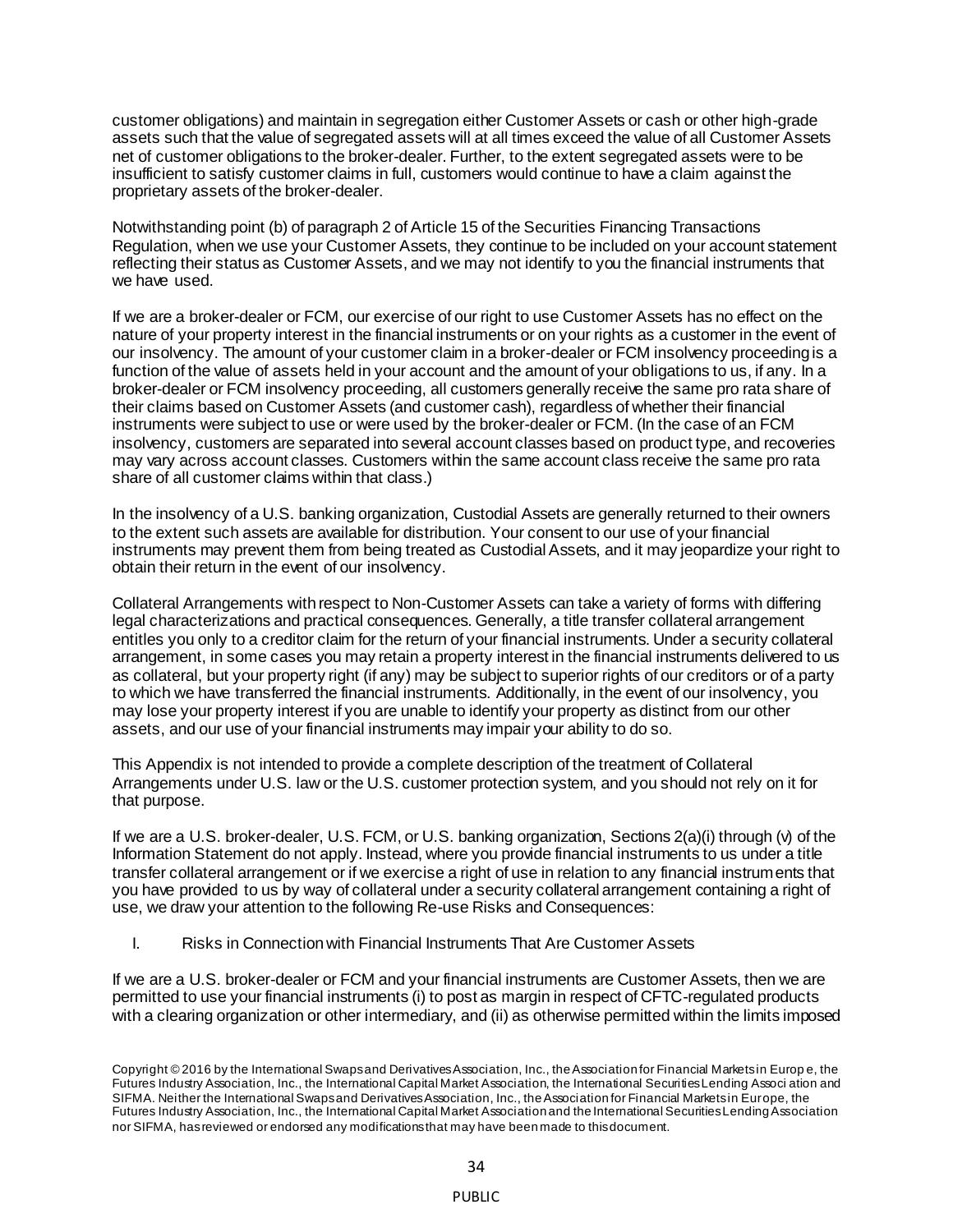by U.S. customer protection rules. When we use your Customer Assets, we may not hold them in segregation or trust, depending on the applicable U.S. regulation, but we continue to report them on your account statement reflecting their status as Customer Assets. As a result of our use of your Customer Assets, those assets are subject to the Re-use Risks and Consequences listed in Sections 2(a)(vi) through (x) of the Information Statement. In addition, if we provide you with clearing services (whether directly as a clearing member or otherwise), Customer Assets are subject to the Re-use Risks and Consequences listed in Section 2(b) of the Information Statement.

Moreover, as a result of our use of those financial instruments (including, in some cases, your ceasing to have a proprietary interest in those financial instruments), or the failure of a third party to deliver to us financial instruments, you may not be entitled to exercise any voting, consent or similar rights attached to the financial instruments, and even if we have agreed to exercise voting, consent or similar rights attached to any equivalent financial instruments in accordance with your instructions or the relevant Collateral Arrangement entitles you to notify us that the equivalent financial instruments to be delivered by us to you should reflect your instructions with respect to the subject matter of such vote, consent or exercise of rights, in the event that we do not hold and are not able to readily obtain equivalent financial instruments, we may not be able to comply (subject to any other solution that may have been agreed between the parties).

However, our right to use Customer Assets and our actual use of Customer Assets do not present any insolvency-related Re-use Risks and Consequences. This is because, as described above, in the event of our insolvency your claim for Customer Assets would be calculated according to a formula that does not take our use of assets into account.

In the event that a receiver, conservator or other insolvency official exercises its powers under an insolvency regime in relation to us, any rights you may have to take any action against us, such as to terminate our agreement, may be subject to a stay by the relevant authority and a transfer of assets or liabilities may result in your claim on us, or our claim on you, being transferred to different entities. However, this risk exists regardless of whether we have used your financial instruments or you have consented to their use.

II. Risks in Connection with Financial Instruments That Are Non-Customer Assets

Non-Customer Assets are not protected by the U.S. customer protection rules that apply to Customer Assets. If we are a U.S. broker-dealer or FCM and your financial instruments are Non-Customer Assets, or we are a U.S. banking organization, and you have granted us a right to use your financial instruments, then we will not hold such financial instruments in segregation or trust. Your rights, including any proprietary rights that you may have had, in those financial instruments may be replaced by a contractual claim (which would be unsecured unless otherwise agreed) for the delivery of equivalent financial instruments subject to the terms of the relevant Collateral Arrangement. As a result of our use of your Non-Customer Assets, those assets are subject to the Re-use Risks and Consequences listed in Sections 2(a)(vi) through (x) of the Information Statement.

If we are a U.S. banking organization, as a result of your consent to our use of your financial instruments, those financial instruments may not be held by us in accordance with the rules that apply to Custodial Assets, and, if they had benefited from any protections as Custodial Assets, those protection rights may not apply (for example, the financial instruments will not be segregated from our assets and will not be held subject to a trust).

Moreover, as a result of our use of financial instruments (including, in some cases, your ceasing to have a proprietary interest in those financial instruments), or the failure of a third party to deliver to us financial

Copyright © 2016 by the International Swaps and Derivatives Association, Inc., the Association for Financial Markets in Europ e, the Futures Industry Association, Inc., the International Capital Market Association, the International Securities Lending Associ ation and SIFMA. Neither the International Swaps and Derivatives Association, Inc., the Association for Financial Markets in Europe, the Futures Industry Association, Inc., the International Capital Market Association and the International Securities Lending Association nor SIFMA, has reviewed or endorsed any modifications that may have been made to this document.